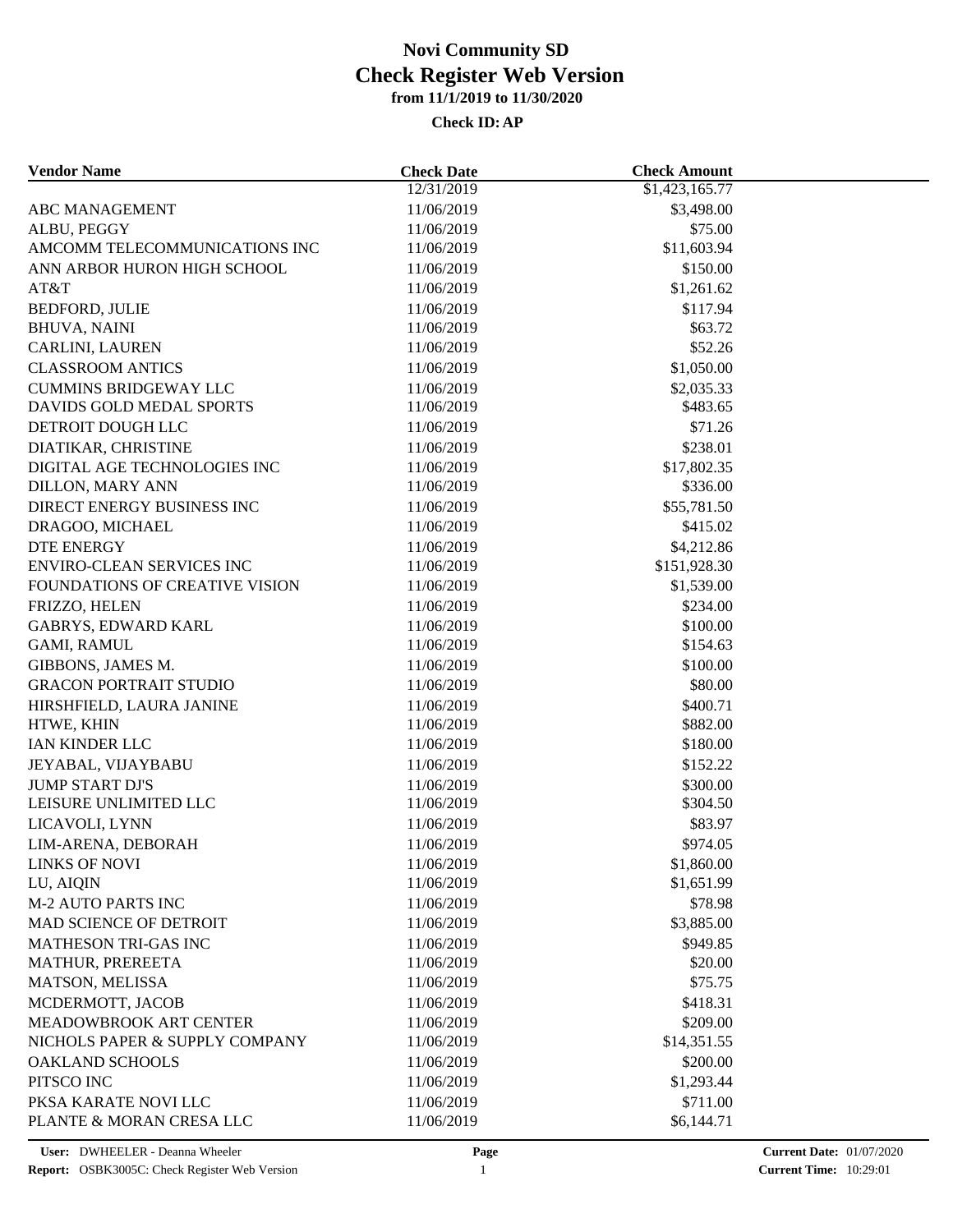| <b>Vendor Name</b>                                | <b>Check Date</b>        | <b>Check Amount</b>  |  |
|---------------------------------------------------|--------------------------|----------------------|--|
| <b>RELIABLE DELIVERY</b>                          | 11/06/2019               | \$2,386.25           |  |
| SAVELA, SARAH                                     | 11/06/2019               | \$311.67             |  |
| STROMAN, ANNETTE                                  | 11/06/2019               | \$296.26             |  |
| SUBBARAMAN, JAYASREE                              | 11/06/2019               | \$628.58             |  |
| <b>SUCH A VOICE LLC</b>                           | 11/06/2019               | \$130.00             |  |
| TARA MICHENER INDUSTRIES LLC                      | 11/06/2019               | \$240.00             |  |
| TEEPLE, DON                                       | 11/06/2019               | \$278.50             |  |
| THRUN LAW FIRM P.C.                               | 11/06/2019               | \$2,087.50           |  |
| TMP ARCHITECTURE INC                              | 11/06/2019               | \$1,020.30           |  |
| US GAMES (DIVISION OF BSN SPOR                    | 11/06/2019               | \$45.00              |  |
| VALVONA, ANTHONY                                  | 11/06/2019               | \$216.00             |  |
| VELLUCCI, MARK ANDREW                             | 11/06/2019               | \$2,477.09           |  |
| <b>VSC INC</b>                                    | 11/06/2019               | \$1,775.52           |  |
| WALCZAK, KRISTEN                                  | 11/06/2019               | \$23.12              |  |
| WATERFORD KETTERING HIGH SCHOO                    | 11/06/2019               | \$375.00             |  |
| WEB BENEFITS DESIGN CORPORATIO                    | 11/06/2019               | \$3,631.95           |  |
| WEST INTERACTIVE SERVICES CORP                    | 11/06/2019               | \$8,806.25           |  |
| WONG, MICHAEL                                     | 11/06/2019               | \$293.92             |  |
| ZHUANG, WENHONG                                   | 11/06/2019               | \$279.00             |  |
| ADAMS OUTDOOR ADVERTISING LLP                     | 11/07/2019               | \$1,125.00           |  |
| ASCENSION MICHIGAN AT WORK                        | 11/07/2019               | \$18.00              |  |
| <b>BENNETT, BREDA</b>                             | 11/07/2019               | \$627.34             |  |
| BIANCO MOTORCOACH CHARTER                         | 11/07/2019               | \$3,025.00           |  |
| CARINO, LAURA                                     | 11/07/2019               | \$628.00             |  |
| <b>COMCAST SPOTLIGHT</b>                          | 11/07/2019               | \$2,909.00           |  |
| <b>DIGITAL SIGNUP</b>                             | 11/07/2019               | \$1,155.40           |  |
|                                                   |                          |                      |  |
| DIROFF, MATTHEW<br>ESKO ROOFING & SHEET METAL INC | 11/07/2019<br>11/07/2019 | \$179.99<br>\$958.50 |  |
| <b>GREAT LAKES MOTORCOACH INC</b>                 |                          |                      |  |
|                                                   | 11/07/2019               | \$1,050.00           |  |
| <b>JOSTENS INC</b>                                | 11/07/2019               | \$15.98              |  |
| <b>JUMP START DJ'S</b>                            | 11/07/2019               | \$795.00             |  |
| MANOJ, JAIJI                                      | 11/07/2019               | \$175.00             |  |
| MCMORRIS, ALSINA                                  | 11/07/2019               | \$540.00             |  |
| <b>MICHIGAN DECA</b>                              | 11/07/2019               | \$4,550.00           |  |
| MICHIGAN EDUCATIONAL THEATRE A                    | 11/07/2019               | \$1,495.00           |  |
| NOVI HIGH SCHOOL ATHLETIC BOOS                    | 11/07/2019               | \$8,520.00           |  |
| O'CONNOR, GAIL                                    | 11/07/2019               | \$143.92             |  |
| PARADISE PARK                                     | 11/07/2019               | \$6,493.50           |  |
| PAULY'S CHOP SHOP LAWN CARE &                     | 11/07/2019               | \$1,000.00           |  |
| PETTY CASH-ROBERT BAKER OR MAR                    | 11/07/2019               | \$380.00             |  |
| PRINTNOLOGY INC                                   | 11/07/2019               | \$160.00             |  |
| PROTECTION ONE ALARM MONITORIN                    | 11/07/2019               | \$50.00              |  |
| PUTTI, EMMA                                       | 11/07/2019               | \$106.64             |  |
| SOUTH LYON COMMUNITY SCHOOLS                      | 11/07/2019               | \$220.00             |  |
| <b>STATE OF MICHIGAN</b>                          | 11/07/2019               | \$70.00              |  |
| <b>TICKETRACKER</b>                               | 11/07/2019               | \$595.91             |  |
| <b>US FOODS INC</b>                               | 11/07/2019               | \$356.48             |  |
| WATERMARK APPAREL LLC                             | 11/07/2019               | \$6,078.00           |  |
|                                                   |                          |                      |  |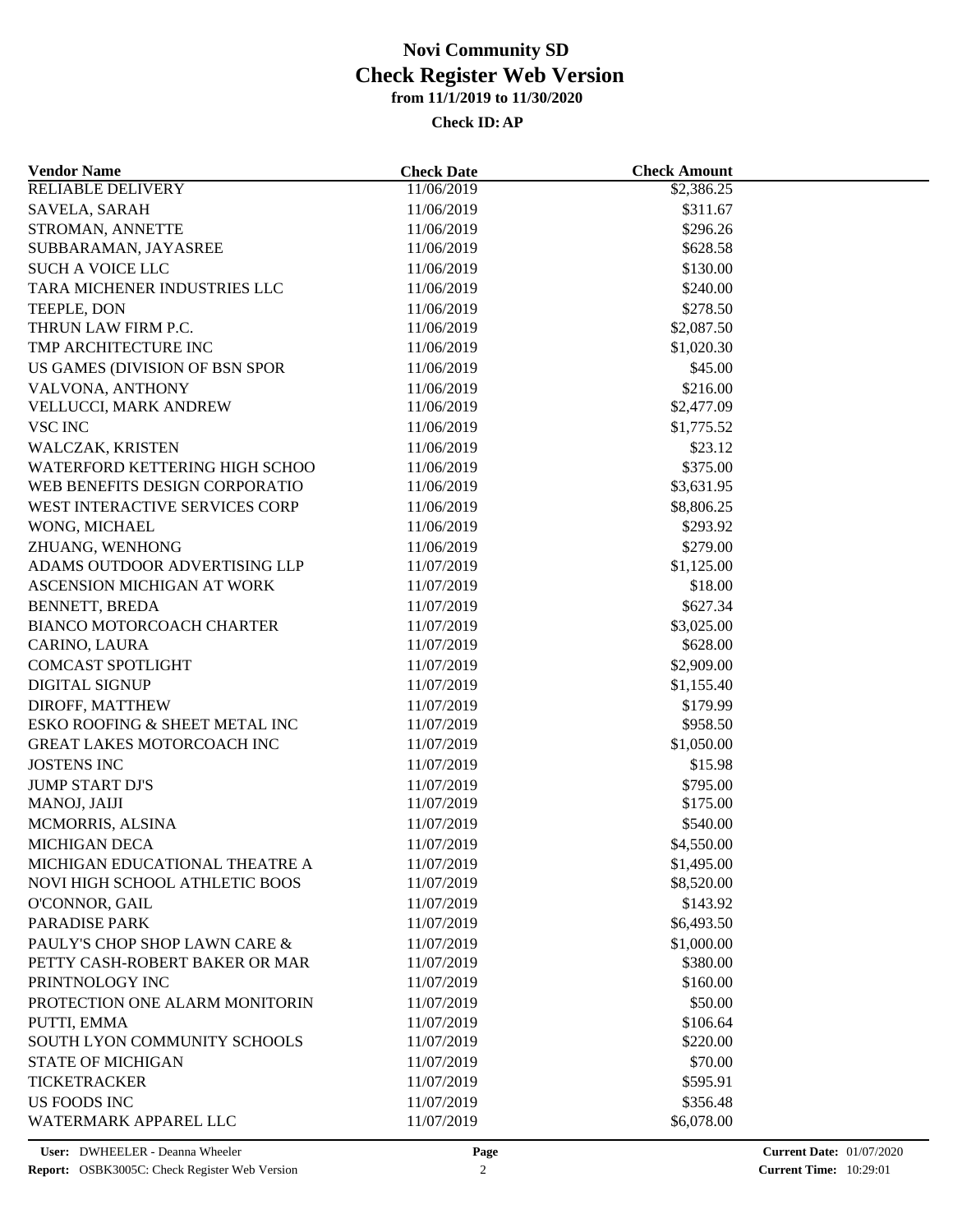| <b>Vendor Name</b>                | <b>Check Date</b> | <b>Check Amount</b> |  |
|-----------------------------------|-------------------|---------------------|--|
| <b>WELTE, YVONNE</b>              | 11/07/2019        | \$64.00             |  |
| <b>CHAPTER 13 TRUSTEE</b>         | 11/08/2019        | \$161.50            |  |
| <b>MEFSA</b>                      | 11/08/2019        | \$127.35            |  |
| <b>MISDU</b>                      | 11/08/2019        | \$1,683.50          |  |
| PENNSYLVANIA HIGHER ED ASSISTA    | 11/08/2019        | \$216.21            |  |
| PIONEER CREDIT RECOVERY INC.      | 11/08/2019        | \$61.83             |  |
| UNITED STATES TREASURY            | 11/08/2019        | \$62.00             |  |
| WELTMAN WEINBERG & REIS CO. LP    | 11/08/2019        | \$27.69             |  |
| ABDALLAH, JESSICA LYNN            | 11/14/2019        | \$30.00             |  |
| <b>ANDYMARK INC</b>               | 11/14/2019        | \$255.10            |  |
| ASCENSION MICHIGAN AT WORK        | 11/14/2019        | \$124.00            |  |
| AT&T                              | 11/14/2019        | \$2,831.21          |  |
| <b>AT&amp;T MOBILITY</b>          | 11/14/2019        | \$3,324.25          |  |
| <b>BABA LANGUAGE SERVICES</b>     | 11/14/2019        | \$490.00            |  |
| <b>BARRICK, SUE</b>               | 11/14/2019        | \$69.50             |  |
| BIRMINGHAM PUBLIC SCHOOLS         | 11/14/2019        | \$6,593.25          |  |
| <b>BURNSIDE, HEATHER</b>          | 11/14/2019        | \$53.69             |  |
| <b>BYRON, ZACHARY</b>             | 11/14/2019        | \$136.63            |  |
|                                   |                   |                     |  |
| CANALES-HERBERT, BETH             | 11/14/2019        | \$75.64             |  |
| CASTILE, CHERYL                   | 11/14/2019        | \$32.83             |  |
| <b>CHARTWELLS DINING SERVICES</b> | 11/14/2019        | \$265,495.49        |  |
| CHAUDHARY, PULKIT                 | 11/14/2019        | \$32.96             |  |
| <b>CINTAS CORPORATION #31</b>     | 11/14/2019        | \$526.14            |  |
| <b>CONSUMERS ENERGY</b>           | 11/14/2019        | \$7,775.90          |  |
| <b>CORRION, KRISTIN</b>           | 11/14/2019        | \$40.89             |  |
| <b>CROUSON, ERIN</b>              | 11/14/2019        | \$95.00             |  |
| <b>CUMMINGS, BRIEANNA</b>         | 11/14/2019        | \$96.21             |  |
| <b>CUMMINS BRIDGEWAY LLC</b>      | 11/14/2019        | \$407.56            |  |
| DEAF COMMUNITY ADVOCACY NETWOR    | 11/14/2019        | \$108.00            |  |
| DIDIO, JAMES                      | 11/14/2019        | \$150.00            |  |
| DIGITAL AGE TECHNOLOGIES INC      | 11/14/2019        | \$2,447.00          |  |
| <b>DTE ENERGY</b>                 | 11/14/2019        | \$74.89             |  |
| DTE ENERGY                        | 11/14/2019        | \$155.23            |  |
| DUTKIEWICZ, NANCI                 | 11/14/2019        | \$125.00            |  |
| EASTERN MICHIGAN UNIVERSITY       | 11/14/2019        | \$666.67            |  |
| EDF ENERGY SERVICES LLC           | 11/14/2019        | \$10,689.87         |  |
| <b>EIDEX LLC</b>                  | 11/14/2019        | \$14,354.00         |  |
| HAROLD'S FRAME SHOP INC           | 11/14/2019        | \$148.50            |  |
| HASKILL, JOSEPH                   | 11/14/2019        | \$115.83            |  |
| <b>HOLLAND BUS COMPANY</b>        | 11/14/2019        | \$1,518.34          |  |
| HURON VALLEY SCHOOL DISTRICT      | 11/14/2019        | \$105.00            |  |
| HURWITZ, SHELLY                   | 11/14/2019        | \$94.91             |  |
| INTERIM HOME HEALTHCARE OF OAK    | 11/14/2019        | \$5,362.50          |  |
| <b>JACKSON TRUCK SERVICE INC</b>  | 11/14/2019        | \$182.80            |  |
| JOHNSON, CHRISTIAN                | 11/14/2019        | \$280.00            |  |
| KATULSKI, CAROL                   | 11/14/2019        | \$534.10            |  |
| KAWANISHI, TAKAO                  | 11/14/2019        | \$42.50             |  |
| KERBRAT, JENNIFER                 | 11/14/2019        | \$43.07             |  |
|                                   |                   |                     |  |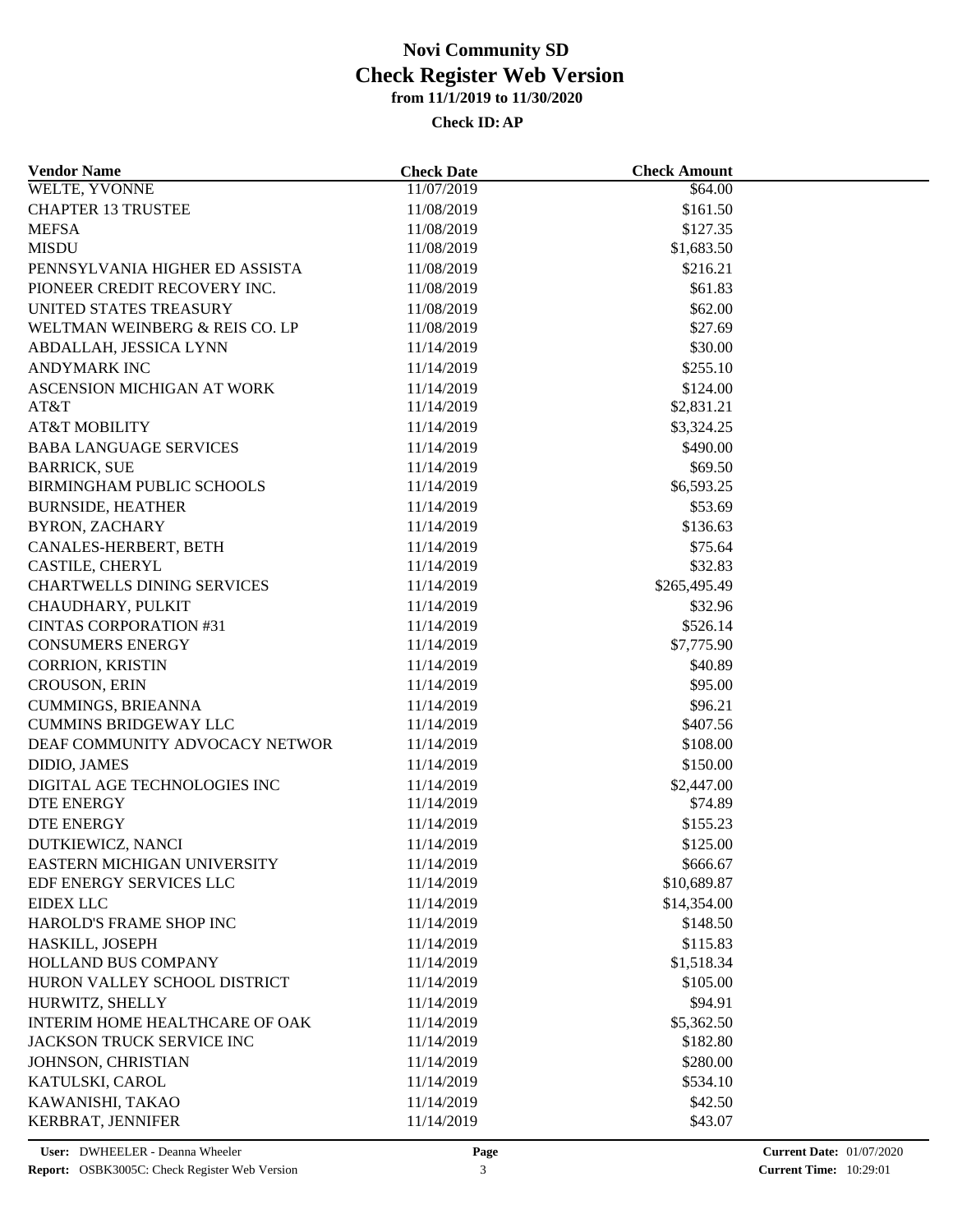| <b>Vendor Name</b>                              | <b>Check Date</b>        | <b>Check Amount</b>    |  |
|-------------------------------------------------|--------------------------|------------------------|--|
| <b>KLASSA, TRINA</b>                            | 11/14/2019               | \$17.97                |  |
| KUZMA, DIANE                                    | 11/14/2019               | \$89.50                |  |
| LITTLE CAESARS PIZZA KITS                       | 11/14/2019               | \$11,107.00            |  |
| LIVONIA PUBLIC SCHOOLS                          | 11/14/2019               | \$200.00               |  |
| <b>M-2 AUTO PARTS INC</b>                       | 11/14/2019               | \$99.39                |  |
| MCDONALD, STEVEN                                | 11/14/2019               | \$121.45               |  |
| METRO ATHLETIC OFFICIALS ASSOC                  | 11/14/2019               | \$400.00               |  |
| MICHIGAN HIGH SCHOOL ATHLETIC                   | 11/14/2019               | \$2,443.80             |  |
| MIOTECH SPORTS MEDICINE SUPPLI                  | 11/14/2019               | \$5,699.81             |  |
| MKT DESIGNS LLC                                 | 11/14/2019               | \$2,350.00             |  |
| MOISEEFF, AUDREY                                | 11/14/2019               | \$15.00                |  |
| NORTHVILLE HIGH SCHOOL                          | 11/14/2019               | \$120.00               |  |
| PALL, RENEE                                     | 11/14/2019               | \$104.47               |  |
| PARENTI, NIKI                                   | 11/14/2019               | \$72.78                |  |
| PATEL, SHAILEE                                  | 11/14/2019               | \$375.80               |  |
| PAULK, HEATHER                                  | 11/14/2019               | \$125.00               |  |
| PEDIATRIC HEALTH CONSULTANTS I                  | 11/14/2019               | \$39,776.87            |  |
| PHEIFFER, TODD ERIC                             | 11/14/2019               | \$245.89               |  |
| PINCKNEY HIGH SCHOOL                            | 11/14/2019               | \$500.00               |  |
| PLANTE & MORAN PLLC                             | 11/14/2019               | \$36,750.00            |  |
| PLYMOUTH PT SPECIALISTS                         | 11/14/2019               | \$3,054.55             |  |
| PRINTNOLOGY INC                                 | 11/14/2019               | \$40.00                |  |
| RAMANI, BALAJI                                  | 11/14/2019               | \$78.34                |  |
| REV ROBOTICS LLC                                | 11/14/2019               | \$199.39               |  |
| RODRIGUEZ, KARA                                 | 11/14/2019               | \$76.07                |  |
| RZEPKA, JIM                                     | 11/14/2019               | \$136.91               |  |
|                                                 |                          |                        |  |
| <b>SCHOLASTIC BOOK FAIRS</b><br>SMITH, JENNIFER | 11/14/2019<br>11/14/2019 | \$4,830.14<br>\$125.00 |  |
|                                                 | 11/14/2019               | \$117.36               |  |
| STOTLER, DIANA                                  |                          |                        |  |
| <b>SUPERIOR TEXT</b>                            | 11/14/2019               | \$1,767.30             |  |
| SURANYI, SHEILA                                 | 11/14/2019               | \$266.97               |  |
| THEOPHELIS, ANASTASIA                           | 11/14/2019               | \$258.37               |  |
| <b>TICKETRACKER</b>                             | 11/14/2019               | \$946.02               |  |
| <b>UKROP, JACQUELINE</b>                        | 11/14/2019               | \$62.22                |  |
| ULTCH, LORI                                     | 11/14/2019               | \$39.97                |  |
| UNITY SCHOOL BUS PARTS INC                      | 11/14/2019               | \$316.50               |  |
| VILLANUEVA, JENNIFER                            | 11/14/2019               | \$908.13               |  |
| VOLLMER, RENEA                                  | 11/14/2019               | \$151.86               |  |
| WALCZAK, KRISTEN                                | 11/14/2019               | \$44.57                |  |
| WILKINS, RENEE                                  | 11/14/2019               | \$7.65                 |  |
| WINNING IMPRINTS AND CUSTOM TR                  | 11/14/2019               | \$997.38               |  |
| WORRY FREE TRANSPORTATION INC                   | 11/14/2019               | \$525.00               |  |
| WUNDERLICH, MAGGIE                              | 11/14/2019               | \$15.97                |  |
| ZHANG, LI                                       | 11/14/2019               | \$37.82                |  |
| <b>ACE PIANO INC</b>                            | 11/21/2019               | \$540.00               |  |
| ANN ARBOR HURON HIGH SCHOOL                     | 11/21/2019               | \$100.00               |  |
| ARMSTRONG, ROBERT                               | 11/21/2019               | \$567.10               |  |
| <b>BALOG, MIKE</b>                              | 11/21/2019               | \$399.00               |  |
|                                                 |                          |                        |  |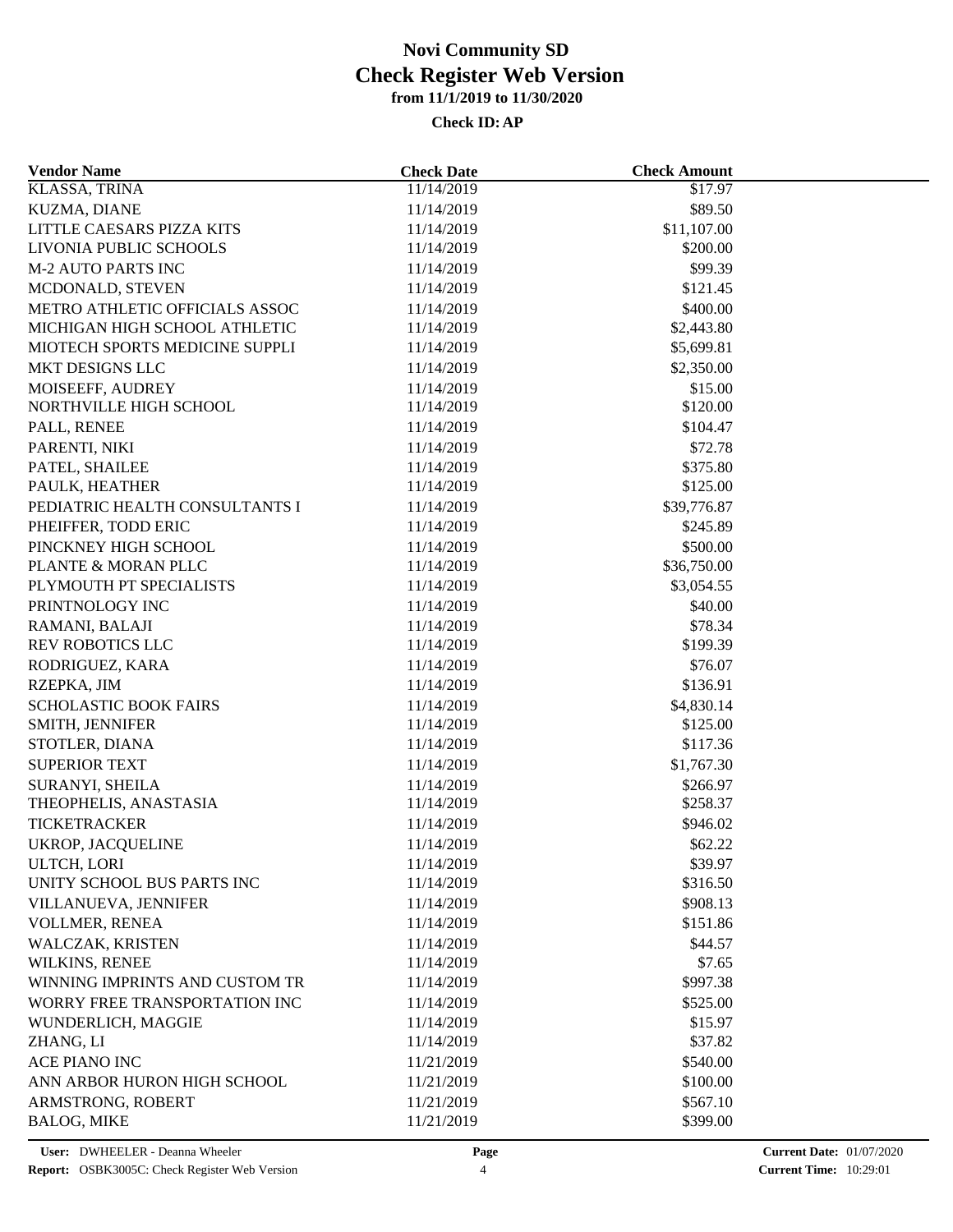| <b>Vendor Name</b>                     | <b>Check Date</b>        | <b>Check Amount</b> |  |
|----------------------------------------|--------------------------|---------------------|--|
| <b>BANK OF UTAH - REFPAY TRUST AC</b>  | 11/21/2019               | \$25,000.00         |  |
| <b>BLUE LAKES CHARTERS &amp; TOURS</b> | 11/21/2019               | \$200.00            |  |
| <b>BUSCHER, JOSHUA NICHOLAS</b>        | 11/21/2019               | \$500.00            |  |
| CARTER, NICOLE                         | 11/21/2019               | \$223.30            |  |
| <b>CENTURY RESOURCES</b>               | 11/21/2019               | \$8,308.80          |  |
| CHAN, LAI MING                         | 11/21/2019               | \$25.98             |  |
| <b>COLLEGE BOARD</b>                   | 11/21/2019               | \$400.00            |  |
| DELEON, ALYSSA MARIE                   | 11/21/2019               | \$300.00            |  |
| DINKELMANN, JEFFREY                    | 11/21/2019               | \$152.24            |  |
| DORNSEIFER, JEFFREY E.                 | 11/21/2019               | \$150.00            |  |
| <b>GREBINSKI, KRISTEN</b>              | 11/21/2019               | \$800.00            |  |
| H & S ENGINEERING INC.                 | 11/21/2019               | \$4,980.00          |  |
| HADDAD, DANIEL                         | 11/21/2019               | \$550.00            |  |
| HADDAD, MARK                           | 11/21/2019               | \$1,700.00          |  |
| HIRSHFIELD, LAURA JANINE               | 11/21/2019               | \$1,082.78          |  |
| HOLLY HIGH SCHOOL                      | 11/21/2019               | \$135.00            |  |
| HOPPENSTEDT, DARBY                     | 11/21/2019               | \$178.80            |  |
| <b>HOSA INC</b>                        | 11/21/2019               | \$9,220.00          |  |
| <b>INTERNATIONAL BACCALAUREATE SC</b>  | 11/21/2019               | \$8,376.00          |  |
| JOHNSON CONTROLS FIRE PROTECTI         | 11/21/2019               | \$321.00            |  |
| KARABEE-BETTS, DEBORAH E.              | 11/21/2019               | \$90.00             |  |
| KNEE, MIEKO                            | 11/21/2019               | \$38.30             |  |
| KRISHNAMURTHY, VEENA                   | 11/21/2019               | \$9.97              |  |
| KUHN, CINDY                            | 11/21/2019               | \$34.80             |  |
| LAPORTE, LISA                          | 11/21/2019               | \$196.14            |  |
| LI, JIANYING                           | 11/21/2019               | \$105.26            |  |
|                                        |                          | \$91.12             |  |
| LORENZ, KATRINA<br><b>MARRIOTT</b>     | 11/21/2019<br>11/21/2019 | \$1,598.50          |  |
|                                        |                          |                     |  |
| MCDOUGALL, BARBARA                     | 11/21/2019               | \$187.57            |  |
| MCMORRIS, ALSINA                       | 11/21/2019               | \$450.00            |  |
| MICHIGAN COLOR GUARD CIRCUIT           | 11/21/2019               | \$750.00            |  |
| MICHIGAN HEALTH COUNCIL                | 11/21/2019               | \$13,740.00         |  |
| MICHIGAN HIGH SCHOOL ATHLETIC          | 11/21/2019               | \$6,316.18          |  |
| MUDIGAL, ANIL                          | 11/21/2019               | \$1,466.29          |  |
| <b>NOVI ICE ARENA</b>                  | 11/21/2019               | \$6,395.00          |  |
| OREFICE LTD                            | 11/21/2019               | \$797.80            |  |
| PLYMOUTH PT SPECIALISTS                | 11/21/2019               | \$3,054.55          |  |
| RINGLE, ADVA                           | 11/21/2019               | \$161.45            |  |
| <b>SCHMID, PAUL</b>                    | 11/21/2019               | \$24.87             |  |
| STROMAN, ANNETTE                       | 11/21/2019               | \$1,420.16          |  |
| <b>TICKETRACKER</b>                    | 11/21/2019               | \$100.00            |  |
| <b>TOBINS LAKE STUDIOS</b>             | 11/21/2019               | \$502.72            |  |
| TOTAL PERFORMANCE TRAINING CEN         | 11/21/2019               | \$1,680.00          |  |
| TW SHIRTS                              | 11/21/2019               | \$622.00            |  |
| VELLUCCI, MARK ANDREW                  | 11/21/2019               | \$617.93            |  |
| VERMA, ASHISH                          | 11/21/2019               | \$731.51            |  |
| WANG, YUPING                           | 11/21/2019               | \$188.00            |  |
| WINTER GUARD INTERNATIONAL INC         | 11/21/2019               | \$770.00            |  |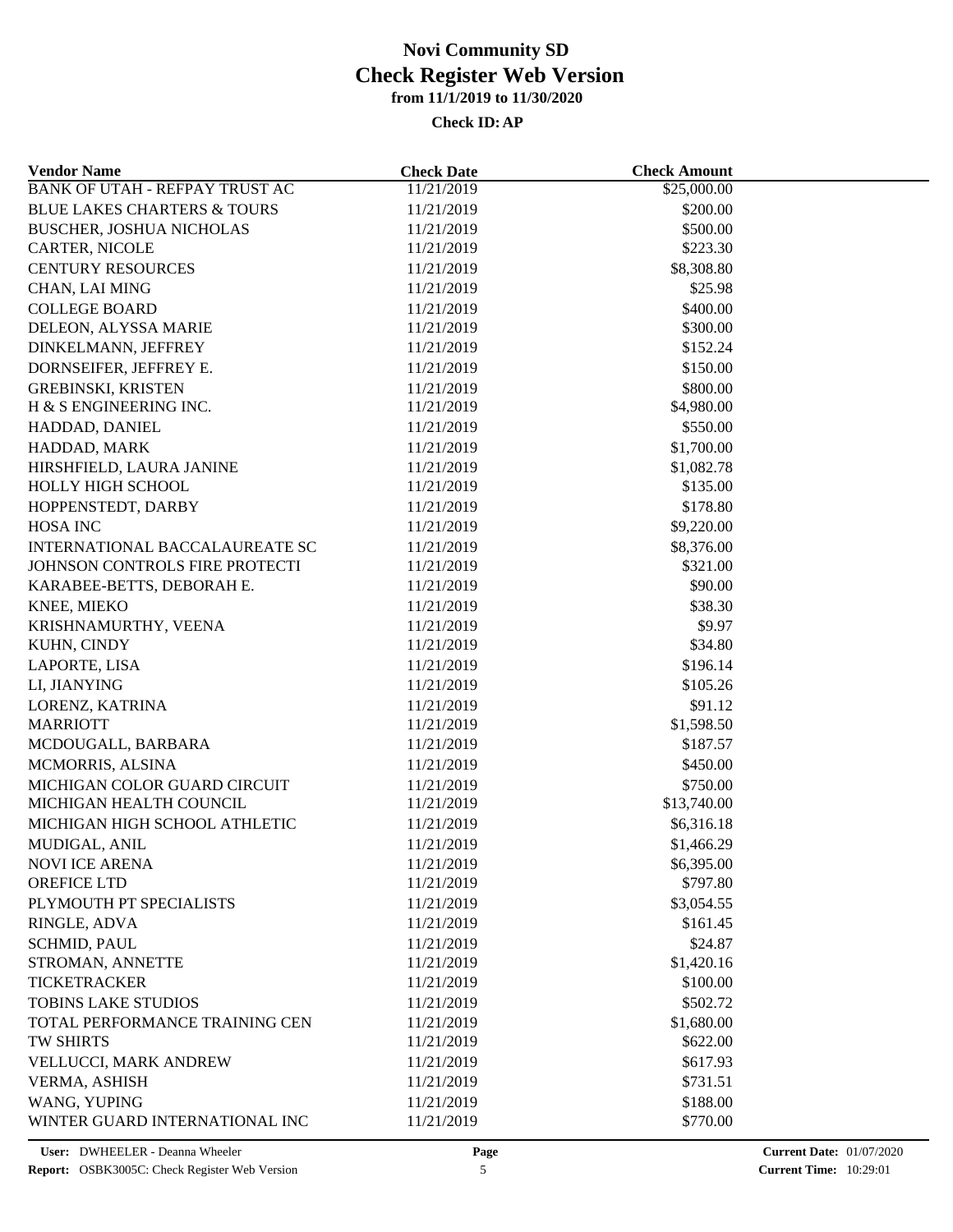| <b>Vendor Name</b>                       | <b>Check Date</b> | <b>Check Amount</b> |  |
|------------------------------------------|-------------------|---------------------|--|
| WOLF, RACHAEL                            | 11/21/2019        | \$29.12             |  |
| ADN ADMINISTRATORS INC                   | 11/22/2019        | \$3,834.00          |  |
| AEO LEADERSHIP LLC                       | 11/22/2019        | \$960.00            |  |
| BEDFORD, JULIE                           | 11/22/2019        | \$120.00            |  |
| CONDON, LESLIE                           | 11/22/2019        | \$319.90            |  |
| CONNER, AKEMI                            | 11/22/2019        | \$175.00            |  |
| <b>CUMMINGS, DENISE</b>                  | 11/22/2019        | \$2,209.85          |  |
| DATA MANAGEMENT INC.                     | 11/22/2019        | \$3,037.50          |  |
| FLEETPRIDE INC                           | 11/22/2019        | \$673.72            |  |
| HADLEY'S TOWING LLC                      | 11/22/2019        | \$875.00            |  |
| HTWE, KHIN                               | 11/22/2019        | \$440.00            |  |
| LUSK & ALBERTSON P.L.C.                  | 11/22/2019        | \$4,650.00          |  |
| MATHESON TRI-GAS INC                     | 11/22/2019        | \$163.07            |  |
| MESSA (MICHIGAN EDUCATION SPEC           | 11/22/2019        | \$604,074.45        |  |
| MICHIGAN PETROLEUM TECHNOLOGIE           | 11/22/2019        | \$361.22            |  |
| MINNICK, JILL                            | 11/22/2019        | \$182.05            |  |
| MUNGARA, KIRAN                           | 11/22/2019        | \$94.00             |  |
| NORTHERN FENCE COMPANY                   | 11/22/2019        | \$8,250.00          |  |
| NOVI CHAMBER OF COMMERCE                 | 11/22/2019        | \$720.00            |  |
| PITSCO INC                               | 11/22/2019        | \$109.89            |  |
| SANGITA, DURGA                           | 11/22/2019        | \$75.00             |  |
| STEWART, BRANDON                         | 11/22/2019        | \$30.56             |  |
|                                          |                   |                     |  |
| TAHIR, AMAN<br>TOFILSKI, WILLIAM RAYMOND | 11/22/2019        | \$60.22             |  |
|                                          | 11/22/2019        | \$1,565.00          |  |
| TOTAL PERFORMANCE TRAINING CEN           | 11/22/2019        | \$3,054.00          |  |
| TUR, HARMAN                              | 11/22/2019        | \$55.93             |  |
| <b>CHAPTER 13 TRUSTEE</b>                | 11/25/2019        | \$161.50            |  |
| <b>MISDU</b>                             | 11/25/2019        | \$1,683.50          |  |
| PENNSYLVANIA HIGHER ED ASSISTA           | 11/25/2019        | \$159.03            |  |
| PIONEER CREDIT RECOVERY INC.             | 11/25/2019        | \$61.83             |  |
| <b>U.S. DEPARTMENT OF EDUCATION</b>      | 11/25/2019        | \$226.52            |  |
| UNITED STATES TREASURY                   | 11/25/2019        | \$82.47             |  |
| UNITED STATES TREASURY                   | 11/25/2019        | \$62.00             |  |
| A PARTS WAREHOUSE                        | 11/26/2019        | \$479.60            |  |
| ABRAKADOODLE OF OAKLAND COUNTY           | 11/26/2019        | \$702.00            |  |
| AETNA BEHAVIORAL HEALTH LLC              | 11/26/2019        | \$1,852.69          |  |
| <b>BROOKES BUNCH</b>                     | 11/26/2019        | \$68.00             |  |
| CAMPBELL, DEVON                          | 11/26/2019        | \$300.00            |  |
| <b>CBTS</b>                              | 11/26/2019        | \$979.08            |  |
| CHIRDON, FUMIKO I.                       | 11/26/2019        | \$10.00             |  |
| <b>CINTAS CORPORATION #31</b>            | 11/26/2019        | \$403.53            |  |
| <b>CUMMINS BRIDGEWAY LLC</b>             | 11/26/2019        | \$339.64            |  |
| DEXTER SPEECH ACTIVITIES                 | 11/26/2019        | \$42.00             |  |
| <b>DUDA, SUSAN</b>                       | 11/26/2019        | \$522.50            |  |
| <b>EXECUTIVE ENERGY SERVICES LLC</b>     | 11/26/2019        | \$400.00            |  |
| <b>GALE: A CENGAGE LEARNING CO</b>       | 11/26/2019        | \$4,917.81          |  |
| GEMS ENRICHMENT PROGRAM LLC              | 11/26/2019        | \$1,404.00          |  |
| HAAPALA, MEGAN                           | 11/26/2019        | \$202.49            |  |
|                                          |                   |                     |  |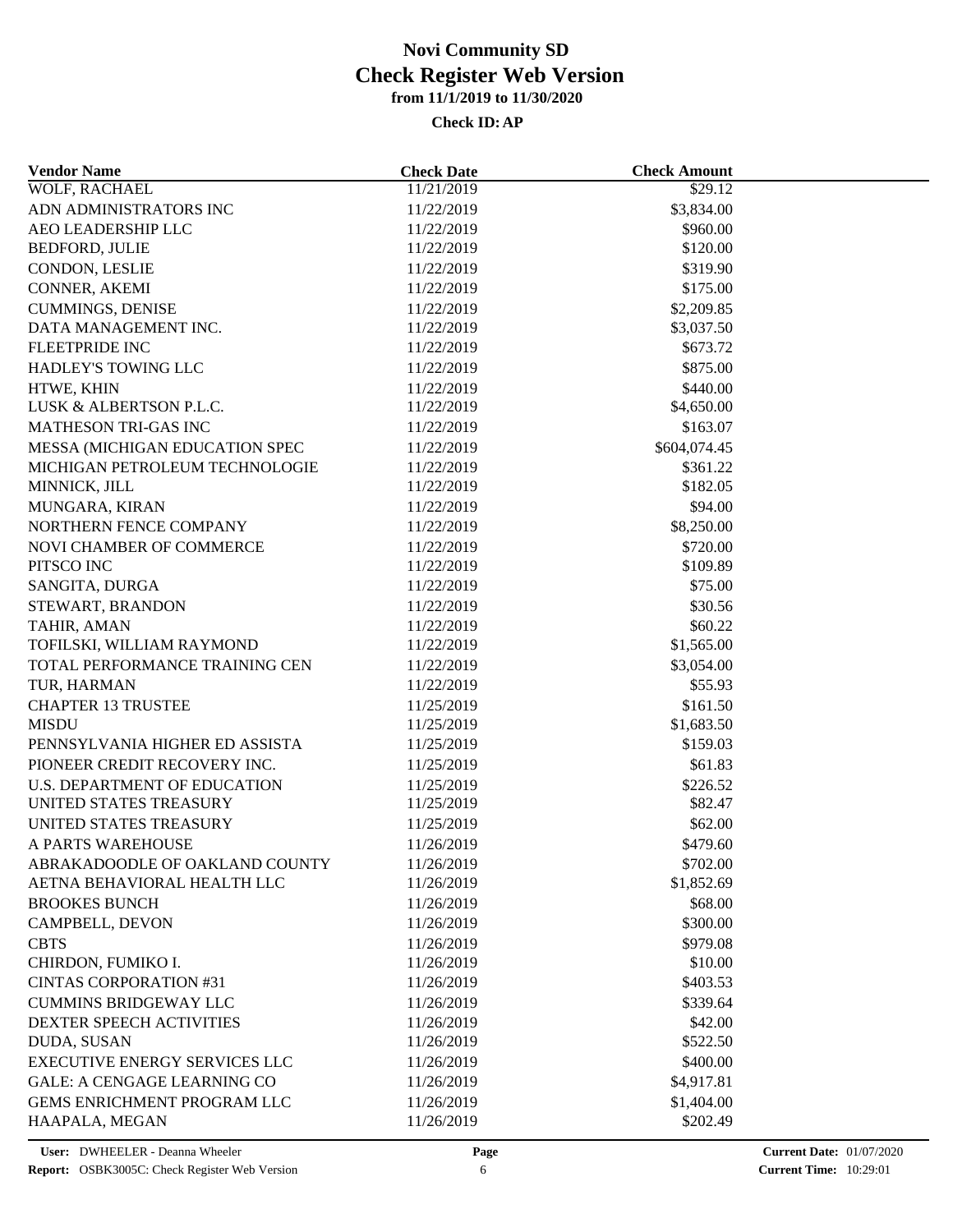| <b>Vendor Name</b>             | <b>Check Date</b> | <b>Check Amount</b> |  |
|--------------------------------|-------------------|---------------------|--|
| <b>HOLLAND BUS COMPANY</b>     | 11/26/2019        | \$1,831.84          |  |
| JACKSON TRUCK SERVICE INC      | 11/26/2019        | \$179.14            |  |
| KULMAN, CHARLOTTE              | 11/26/2019        | \$133.69            |  |
| <b>M-2 AUTO PARTS INC</b>      | 11/26/2019        | \$270.79            |  |
| <b>MARSHALL MUSIC</b>          | 11/26/2019        | \$1,202.50          |  |
| MCKAIG, HEATHER                | 11/26/2019        | \$1,014.80          |  |
| MCMORRIS, ALSINA               | 11/26/2019        | \$315.00            |  |
| MICHELS, KIMBERLY              | 11/26/2019        | \$450.00            |  |
| MICHIGAN SCHOOL VOCAL MUSIC AS | 11/26/2019        | \$300.00            |  |
| MORAN, KACY                    | 11/26/2019        | \$208.95            |  |
| <b>MOSS, DARCIE</b>            | 11/26/2019        | \$596.34            |  |
| NICHOLS PAPER & SUPPLY COMPANY | 11/26/2019        | \$8,913.97          |  |
| NOVI DEERFIELD PTO             | 11/26/2019        | \$15,498.17         |  |
| PRESIDIO NETWORKED SOLUTIONS L | 11/26/2019        | \$16,864.00         |  |
| PRINTNOLOGY INC                | 11/26/2019        | \$50.00             |  |
| REGOLI, D. MAI THI             | 11/26/2019        | \$1,047.66          |  |
| REMIND101 INC.                 | 11/26/2019        | \$7,200.00          |  |
| RYAN, NICHOLAS                 | 11/26/2019        | \$168.78            |  |
| SAFEWAY SHREDDING LLC          | 11/26/2019        | \$60.00             |  |
| SERVICAR OF MICHIGAN INC.      | 11/26/2019        | \$23,386.00         |  |
| THALLAPALLY, SRUTHIMA          | 11/26/2019        | \$35.00             |  |
| THE BEST DEALS FOR YOU LLC     | 11/26/2019        | \$900.00            |  |
| TMP ARCHITECTURE INC           | 11/26/2019        | \$6,283.75          |  |
| TUMBLE BUNNIES GYMNASTICS INC  | 11/26/2019        | \$1,202.00          |  |
| ULTCH, LORI                    | 11/26/2019        | \$40.47             |  |
| UNITY SCHOOL BUS PARTS INC     | 11/26/2019        | \$93.64             |  |
|                                |                   |                     |  |
| <b>WAGEWORKS INC</b>           | 11/26/2019        | \$788.64<br>\$85.75 |  |
| WILLIAMS, JEFF                 | 11/26/2019        |                     |  |
| WONG, MICHAEL                  | 11/26/2019        | \$129.43            |  |
| ABDALLAH, JESSICA LYNN         | 12/05/2019        | \$32.25             |  |
| ADAMS OUTDOOR ADVERTISING LLP  | 12/05/2019        | \$1,125.00          |  |
| ADVANCED LIGHTING & SOUND INC  | 12/05/2019        | \$2,929.00          |  |
| <b>AKCASU, AUDREY</b>          | 12/05/2019        | \$29.96             |  |
| ALL FOR KIDZ INC DBA THE NED S | 12/05/2019        | \$949.00            |  |
| ANGUS, STEVE                   | 12/05/2019        | \$2,586.00          |  |
| ASH, CATHERINE J.              | 12/05/2019        | \$15.08             |  |
| AT&T                           | 12/05/2019        | \$639.92            |  |
| <b>BROOKES BUNCH</b>           | 12/05/2019        | \$3,118.50          |  |
| <b>BYRNE, GRACE</b>            | 12/05/2019        | \$59.90             |  |
| CARINO, LAURA                  | 12/05/2019        | \$101.94            |  |
| <b>CBTS</b>                    | 12/05/2019        | \$228.75            |  |
| CIOLLI, LISA                   | 12/05/2019        | \$315.00            |  |
| <b>CLASSROOM ANTICS</b>        | 12/05/2019        | \$1,425.00          |  |
| CONTRACT PAPER GROUP INC       | 12/05/2019        | \$1,042.00          |  |
| <b>CORRION, KRISTIN</b>        | 12/05/2019        | \$104.28            |  |
| COSMAN, DAVID                  | 12/05/2019        | \$179.13            |  |
| CRONKHITE, STEVEN JAMES        | 12/05/2019        | \$30.00             |  |
| DAME, JACOB                    | 12/05/2019        | \$18.33             |  |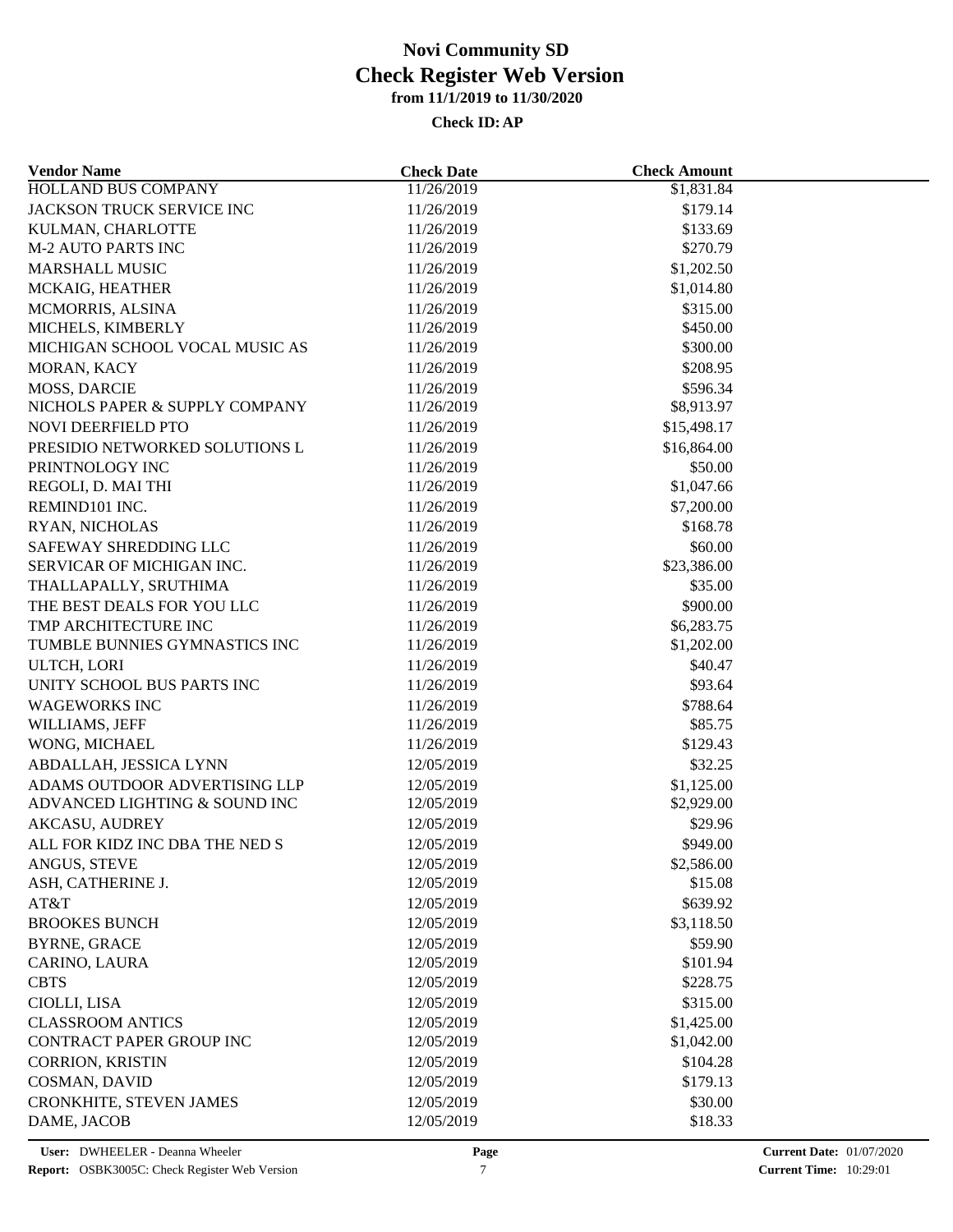| <b>Vendor Name</b>                    | <b>Check Date</b> | <b>Check Amount</b> |  |
|---------------------------------------|-------------------|---------------------|--|
| DEAF COMMUNITY ADVOCACY NETWOR        | 12/05/2019        | \$96.00             |  |
| DISALVATORE, ENZO                     | 12/05/2019        | \$74.00             |  |
| DRAGOO, MICHAEL                       | 12/05/2019        | \$146.96            |  |
| <b>DSP CONSTRUCTORS</b>               | 12/05/2019        | \$4,390.00          |  |
| <b>DTE ENERGY</b>                     | 12/05/2019        | \$18,652.77         |  |
| <b>ENVIRO-CLEAN SERVICES INC</b>      | 12/05/2019        | \$159,559.56        |  |
| FENCHEL, LISA                         | 12/05/2019        | \$70.41             |  |
| <b>FLASH GLASS</b>                    | 12/05/2019        | \$95.00             |  |
| FORSTER, JODI                         | 12/05/2019        | \$216.00            |  |
| GARG, PANKAJ                          | 12/05/2019        | \$75.00             |  |
| <b>GAUR, DEEPA</b>                    | 12/05/2019        | \$10.75             |  |
| <b>GEMS ENRICHMENT PROGRAM LLC</b>    | 12/05/2019        | \$766.08            |  |
| <b>GORDON, BRIAN</b>                  | 12/05/2019        | \$1,030.66          |  |
| GRANT, JANET OR TODD                  | 12/05/2019        | \$185.60            |  |
| <b>GREAT LAKES FURNITURE SUPPLY I</b> | 12/05/2019        | \$6,737.65          |  |
| <b>GRISA, KATHLEEN</b>                | 12/05/2019        | \$24.22             |  |
| <b>GUIDO'S PREMIUM PIZZA IN NOVI</b>  | 12/05/2019        | \$900.50            |  |
| HARBOLA, MEERA                        | 12/05/2019        | \$48.96             |  |
| HASKILL, JOSEPH                       | 12/05/2019        | \$90.71             |  |
| <b>HOLLAND BUS COMPANY</b>            | 12/05/2019        | \$393,536.00        |  |
|                                       |                   | \$90.00             |  |
| HORN, JANTIA                          | 12/05/2019        |                     |  |
| <b>JONES, LAURIE</b>                  | 12/05/2019        | \$147.00            |  |
| <b>JOSTENS INC</b>                    | 12/05/2019        | \$48,000.00         |  |
| KINOSHITA, YOSHIAKI                   | 12/05/2019        | \$175.00            |  |
| LAPORTE, LISA                         | 12/05/2019        | \$82.93             |  |
| LAPSLEY, RENEA                        | 12/05/2019        | \$175.00            |  |
| LUCAS, ALIA                           | 12/05/2019        | \$12.00             |  |
| MAHALINGAM, SIRAM                     | 12/05/2019        | \$253.64            |  |
| MANDEL, KRISTINE                      | 12/05/2019        | \$37.96             |  |
| MASON, DONALD J.                      | 12/05/2019        | \$1,562.00          |  |
| MATHESON TRI-GAS INC                  | 12/05/2019        | \$1,838.60          |  |
| MATTHEWS, STEVEN                      | 12/05/2019        | \$657.60            |  |
| MCDERMOTT, JACOB                      | 12/05/2019        | \$132.54            |  |
| MCDONALD, CARRI                       | 12/05/2019        | \$231.70            |  |
| MICHALSKI, TOM                        | 12/05/2019        | \$65.87             |  |
| MICHIGAN SCHOOL BUSINESS OFFIC        | 12/05/2019        | \$250.00            |  |
| MOISEEFF, AUDREY                      | 12/05/2019        | \$105.67            |  |
| MUDIGAL, ANIL                         | 12/05/2019        | \$1,557.32          |  |
| NICHOLS PAPER & SUPPLY COMPANY        | 12/05/2019        | \$1,546.81          |  |
| NXKEM PRODUCTS LLC                    | 12/05/2019        | \$278.14            |  |
| OAKLAND COUNTY HEALTH DIVISION        | 12/05/2019        | \$86.00             |  |
| OESTERLING, LENA                      | 12/05/2019        | \$30.00             |  |
| ONYX WELLNESS LLC                     | 12/05/2019        | \$224.00            |  |
| PRESIDIO NETWORKED SOLUTIONS L        | 12/05/2019        | \$465.00            |  |
| PRINTNOLOGY INC                       | 12/05/2019        | \$197.95            |  |
| RAUHORN ELECTRIC INC.                 | 12/05/2019        | \$109,742.00        |  |
| ROH, INKYUNG                          | 12/05/2019        | \$150.00            |  |
| <b>SCHOLASTIC BOOK FAIRS</b>          | 12/05/2019        | \$3,584.54          |  |
|                                       |                   |                     |  |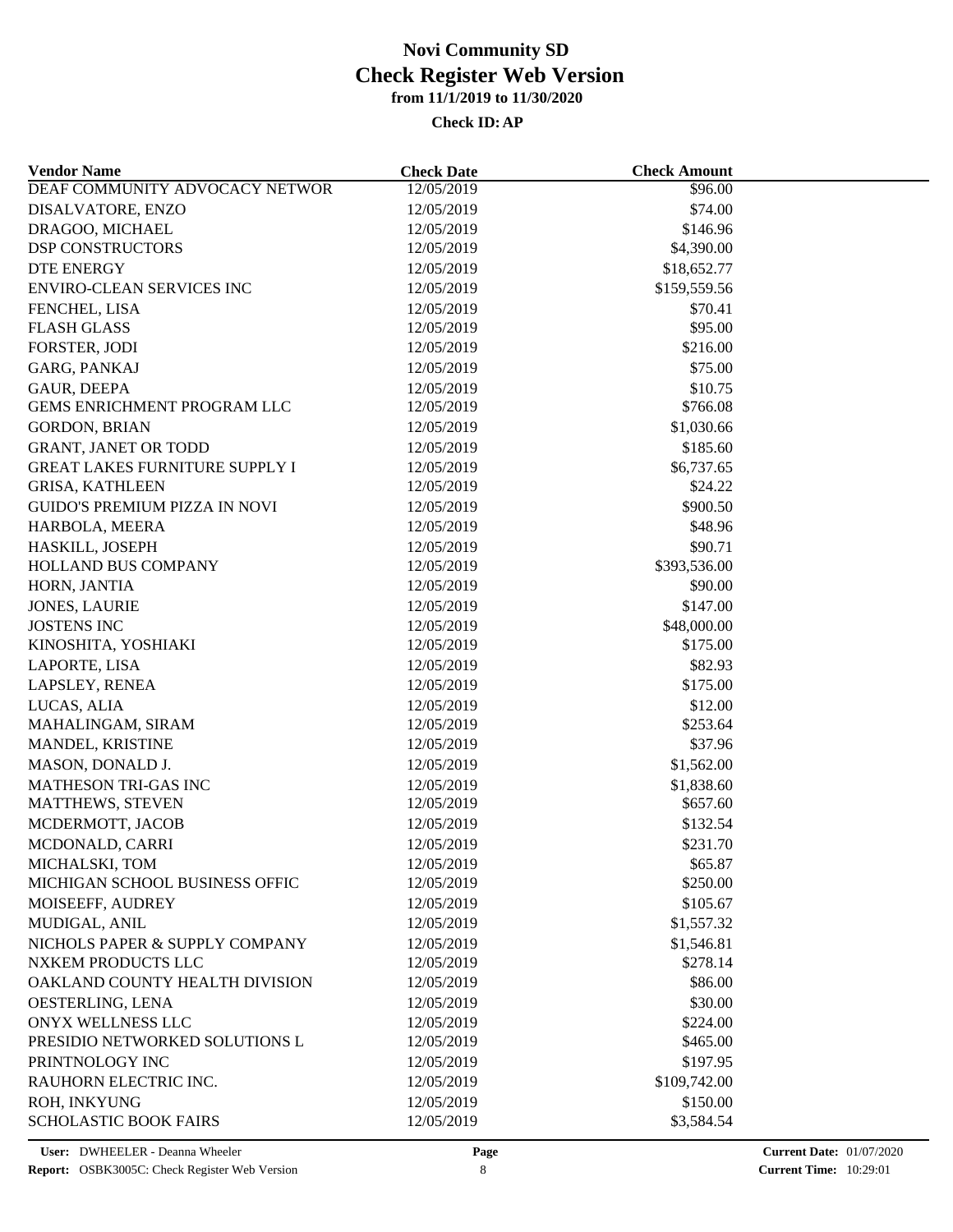| <b>Vendor Name</b>                  | <b>Check Date</b> | <b>Check Amount</b>     |  |
|-------------------------------------|-------------------|-------------------------|--|
| SCHOOLPICTURES.COM                  | 12/05/2019        | \$21,961.26             |  |
| SEG WORKERS COMPENSATION FUND       | 12/05/2019        | \$21,194.00             |  |
| <b>STATE OF MICHIGAN</b>            | 12/05/2019        | \$245.96                |  |
| TRINKA, AMANDA                      | 12/05/2019        | \$72.00                 |  |
| US FOODS INC                        | 12/05/2019        | \$356.48                |  |
| VENDTEK WHOLESALE EQUIPMENT IN      | 12/05/2019        | \$208.00                |  |
| <b>VSC INC</b>                      | 12/05/2019        | \$4,251.00              |  |
| WHEAT, MEAGHAN                      | 12/05/2019        | \$1,856.94              |  |
| WHITAKER, PHYLLIS                   | 12/05/2019        | \$31.50                 |  |
| <b>MEFSA</b>                        | 12/10/2019        | \$127.35                |  |
| <b>MISDU</b>                        | 12/10/2019        | \$1,683.50              |  |
| PENNSYLVANIA HIGHER ED ASSISTA      | 12/10/2019        | \$135.47                |  |
| PIONEER CREDIT RECOVERY INC.        | 12/10/2019        | \$43.66                 |  |
| <b>U.S. DEPARTMENT OF EDUCATION</b> | 12/10/2019        | \$226.52                |  |
| UNITED STATES TREASURY              | 12/10/2019        | \$62.00                 |  |
| AETNA BEHAVIORAL HEALTH LLC         | 12/11/2019        | \$1,844.73              |  |
| AKKARAJU, RAVINDEN                  | 12/11/2019        | \$204.30                |  |
| ALSPAUGH, ANDREA                    | 12/11/2019        | \$88.60                 |  |
| ANDERSON, RACHEL                    | 12/11/2019        | \$54.24                 |  |
| <b>BAKER'S OF MILFORD</b>           | 12/11/2019        | \$937.27                |  |
| <b>BANKSUPPLIES INC</b>             | 12/11/2019        | \$75.57                 |  |
| <b>BELSKY, BRITTANY</b>             | 12/11/2019        | \$125.00                |  |
| <b>BHUVA, NAINI</b>                 | 12/11/2019        | \$117.66                |  |
| BIG FROG CUSTOM T-SHIRT & MORE      | 12/11/2019        | \$1,324.00              |  |
| <b>CHARTWELLS DINING SERVICES</b>   | 12/11/2019        | \$170,960.79            |  |
| CHEN, RONG                          | 12/11/2019        | \$310.53                |  |
| <b>CINTAS CORPORATION #31</b>       | 12/11/2019        | \$134.51                |  |
| <b>CUMMINS BRIDGEWAY LLC</b>        | 12/11/2019        | \$2,684.11              |  |
| DATA MANAGEMENT INC.                | 12/11/2019        | \$900.00                |  |
| DELTA COM INC                       | 12/11/2019        | \$400.75                |  |
| DETROIT METRO SKATE COUNCIL         | 12/11/2019        | \$670.00                |  |
| <b>ECA SCIENCE KIT SERVICES</b>     | 12/11/2019        | \$1,727.29              |  |
| EDF ENERGY SERVICES LLC             | 12/11/2019        | \$21,054.13             |  |
| FOUTS, CHARLES D.                   | 12/11/2019        | \$827.50                |  |
| GAUR, DEEPA                         | 12/11/2019        | \$115.47                |  |
| HAROLD'S FRAME SHOP INC             | 12/11/2019        | \$1,120.26              |  |
| HIRSHFIELD, LAURA JANINE            | 12/11/2019        | \$173.03                |  |
| <b>IHNAT, JASON</b>                 | 12/11/2019        | \$340.16                |  |
| INTERIM HOME HEALTHCARE OF OAK      | 12/11/2019        |                         |  |
| <b>JOHN'S SANITATION INC</b>        | 12/11/2019        | \$17,132.50<br>\$105.00 |  |
| KNEE, MIEKO                         | 12/11/2019        | \$429.32                |  |
|                                     |                   |                         |  |
| KNOT, ASHWINI                       | 12/11/2019        | \$218.89                |  |
| KRISHNAMURTHY, VEENA                | 12/11/2019        | \$51.92                 |  |
| LI, JIANYING                        | 12/11/2019        | \$211.45                |  |
| LICAVOLI, LYNN                      | 12/11/2019        | \$480.19                |  |
| LOWERY, TAMMIE                      | 12/11/2019        | \$36.00                 |  |
| LOYD, RONALD T.                     | 12/11/2019        | \$500.00                |  |
| LUSK & ALBERTSON P.L.C.             | 12/11/2019        | \$1,609.00              |  |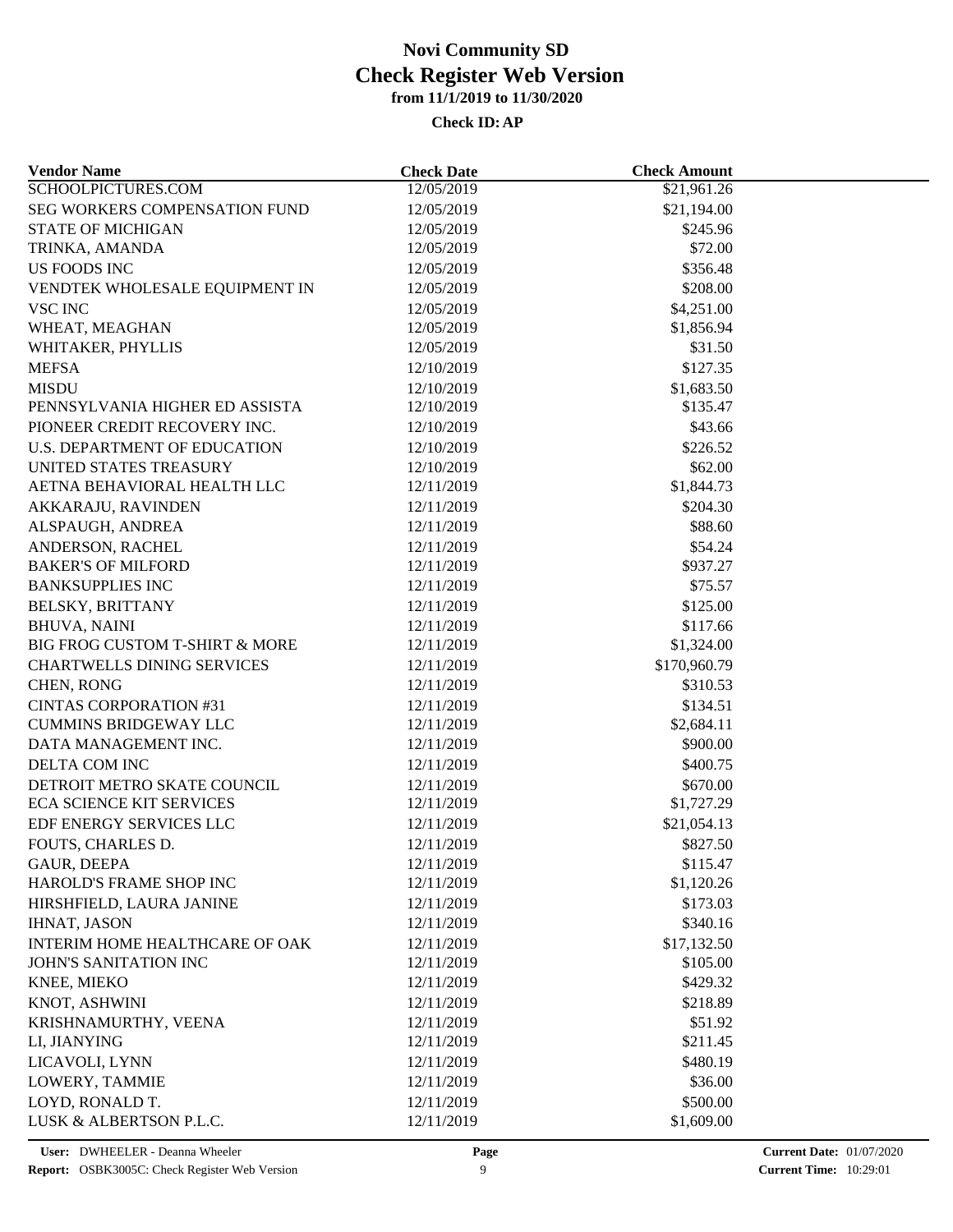| <b>Vendor Name</b>                 | <b>Check Date</b> | <b>Check Amount</b> |  |
|------------------------------------|-------------------|---------------------|--|
| MARAKADA, PURUSHOTHAMA             | 12/11/2019        | \$280.75            |  |
| MASSENGILL, JESSICA                | 12/11/2019        | \$125.00            |  |
| MATHUR, PREREETA                   | 12/11/2019        | \$321.81            |  |
| <b>MERIDIAN WINDS</b>              | 12/11/2019        | \$100.00            |  |
| MICHIGAN INTERSCHOLASTIC FOREN     | 12/11/2019        | \$75.00             |  |
| NAGARAJ, THEJASWI URS              | 12/11/2019        | \$363.00            |  |
| NALAMATI, SHILPA                   | 12/11/2019        | \$15.75             |  |
| NUSSBAUM, TRACIE                   | 12/11/2019        | \$31.00             |  |
| <b>OAKLAND SCHOOLS</b>             | 12/11/2019        | \$103,314.10        |  |
| PENNYCUFF, LAURA                   | 12/11/2019        | \$38.97             |  |
| PREMIER RELOCATIONS LLC            | 12/11/2019        | \$5,260.50          |  |
| REBEL ATHLETIC INC.                | 12/11/2019        | \$348.00            |  |
| REDDY, MADHAVI                     | 12/11/2019        | \$202.25            |  |
| REGOLI, D. MAI THI                 | 12/11/2019        | \$616.35            |  |
| <b>RELIABLE DELIVERY</b>           | 12/11/2019        | \$1,660.00          |  |
| SEGERSTROM, SUSAN                  | 12/11/2019        | \$121.34            |  |
| SORENSEN, MARY                     | 12/11/2019        | \$199.43            |  |
| STEEH, ROBERT J.                   | 12/11/2019        | \$480.24            |  |
| STITCH & SCRIBE INC.               | 12/11/2019        | \$161.00            |  |
| STRENGTHIO FITNESS LLC             | 12/11/2019        | \$407.74            |  |
| TOTAL PERFORMANCE TRAINING CEN     | 12/11/2019        | \$1,018.00          |  |
| UNITY SCHOOL BUS PARTS INC         | 12/11/2019        | \$240.92            |  |
| VERMA, ASHISH                      | 12/11/2019        | \$346.18            |  |
| VESCO OIL CORPORATION              | 12/11/2019        | \$240.00            |  |
| VSC INC                            | 12/11/2019        | \$2,912.99          |  |
| WEB BENEFITS DESIGN CORPORATIO     | 12/11/2019        | \$3,626.40          |  |
| WEIGEL-HUBLER, NICHOLAS            | 12/11/2019        | \$142.18            |  |
| WHEELER, DEANNA                    | 12/11/2019        | \$158.87            |  |
| WHYTE, NORA                        | 12/11/2019        | \$595.60            |  |
| WONG, MICHAEL                      | 12/11/2019        | \$103.73            |  |
| <b>WORLDS OF MUSIC</b>             | 12/11/2019        | \$700.00            |  |
| WUNDERLICH, MAGGIE                 | 12/11/2019        | \$96.78             |  |
| ABEL, MARCI                        | 12/12/2019        | \$89.96             |  |
| <b>ALLIED INC</b>                  | 12/12/2019        | \$2,104.56          |  |
| ANDREWS, VANESSA                   | 12/12/2019        | \$100.57            |  |
| <b>CENTURY RESOURCES</b>           | 12/12/2019        | \$12,023.30         |  |
| <b>CINTAS CORPORATION #31</b>      | 12/12/2019        | \$473.16            |  |
| CITY OF NOVI WATER & SEWER DEP     | 12/12/2019        | \$5,396.64          |  |
| <b>CONSUMERS ENERGY</b>            | 12/12/2019        | \$11,250.88         |  |
| <b>CZAPSKI, MARK</b>               | 12/12/2019        | \$175.00            |  |
| DAVIDS GOLD MEDAL SPORTS           | 12/12/2019        | \$511.00            |  |
| <b>DECA IMAGES</b>                 |                   | \$90.62             |  |
|                                    | 12/12/2019        |                     |  |
| <b>DIGITAL SIGNUP</b>              | 12/12/2019        | \$982.20            |  |
| DIRECT ENERGY BUSINESS INC         | 12/12/2019        | \$51,224.14         |  |
| DTE ENERGY                         | 12/12/2019        | \$63.34             |  |
| FITZGERALD HIGH SCHOOL             | 12/12/2019        | \$250.00            |  |
| FOUTS, CHARLES D.                  | 12/12/2019        | \$125.00            |  |
| <b>GLASS CITY FOOD SERVICE INC</b> | 12/12/2019        | \$296.80            |  |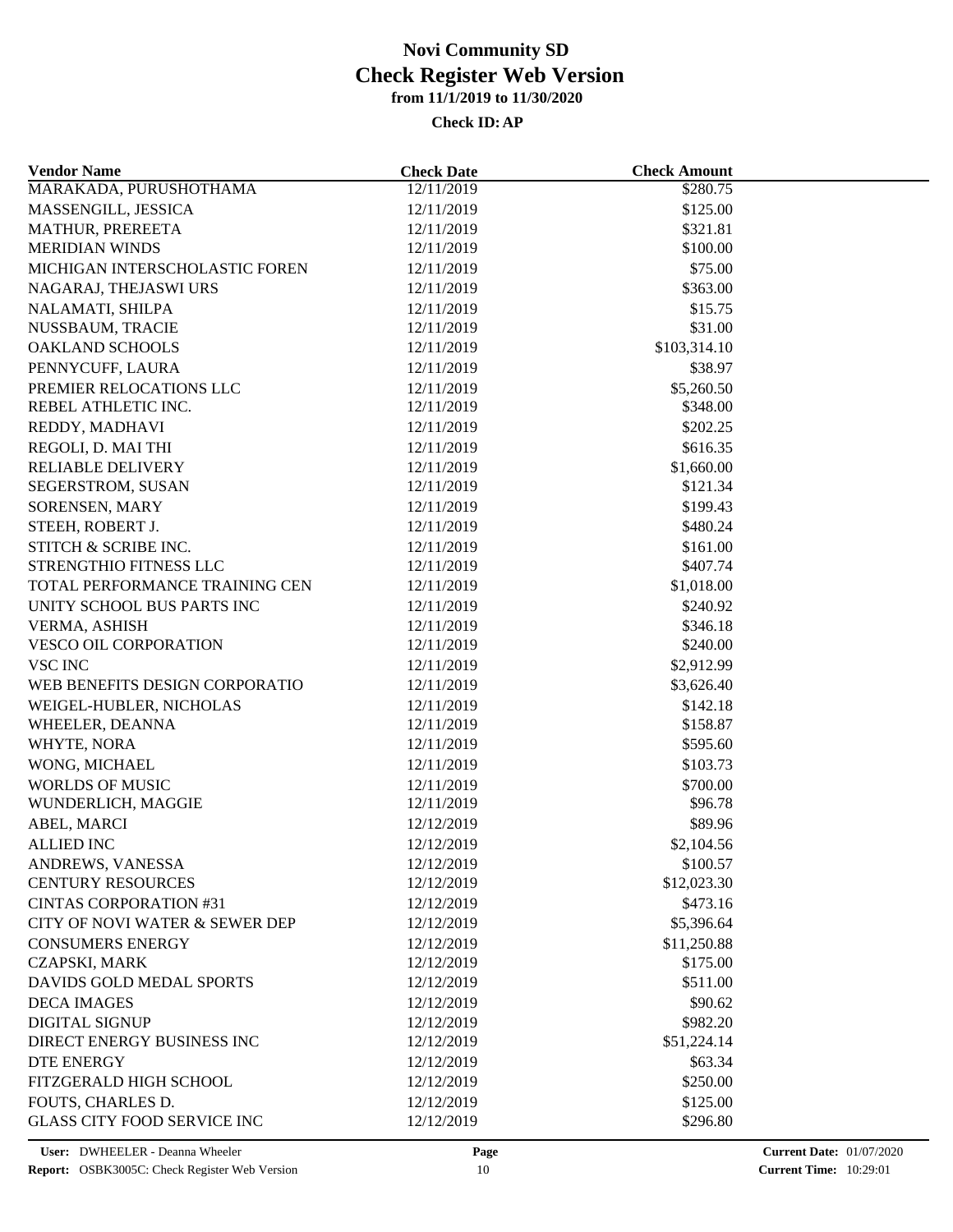| <b>Vendor Name</b>                     | <b>Check Date</b>        | <b>Check Amount</b>  |  |
|----------------------------------------|--------------------------|----------------------|--|
| <b>GREAT LAKES FURNITURE SUPPLY I</b>  | 12/12/2019               | \$3,089.40           |  |
| HICKEY, SAMANTHA                       | 12/12/2019               | \$300.00             |  |
| HOBART SERVICE                         | 12/12/2019               | \$1,023.73           |  |
| HOWELL HIGH SCHOOL                     | 12/12/2019               | \$250.00             |  |
| HP INC                                 | 12/12/2019               | \$3,831.12           |  |
| JODOIN, DEBRA                          | 12/12/2019               | \$2,705.62           |  |
| JOHNSON, CHRISTIAN                     | 12/12/2019               | \$155.00             |  |
| KANAPARATHI, ANUPRIYA                  | 12/12/2019               | \$75.00              |  |
| <b>KONA ICE MICHIGAN</b>               | 12/12/2019               | \$125.00             |  |
| <b>MATHESON TRI-GAS INC</b>            | 12/12/2019               | \$157.90             |  |
| MAYORAS, YUN                           | 12/12/2019               | \$415.02             |  |
| MID-AMERICAN POMPON INC                | 12/12/2019               | \$1,624.00           |  |
| NARDUCCI, KATHLEEN                     | 12/12/2019               | \$43.03              |  |
| NEMA, NANDKISHOR                       | 12/12/2019               | \$364.45             |  |
| <b>NOVI ICE ARENA</b>                  | 12/12/2019               | \$6,230.00           |  |
| NOVI MIDDLE SCHOOL PTO                 | 12/12/2019               | \$27,594.00          |  |
| <b>OAKLAND SCHOOLS</b>                 | 12/12/2019               | \$16,491.81          |  |
| OTAKA, KEIKO                           | 12/12/2019               | \$40.00              |  |
| OXFORD H.S.                            | 12/12/2019               | \$100.00             |  |
| PITNEY BOWES GLOBAL FINANCIAL          | 12/12/2019               | \$720.09             |  |
| PRAHLAD, SAMPATH                       | 12/12/2019               | \$61.50              |  |
| ROH, INKYUNG                           | 12/12/2019               | \$10.00              |  |
|                                        |                          |                      |  |
| RONNING, ADAM<br>ROYAL OAK HIGH SCHOOL | 12/12/2019<br>12/12/2019 | \$350.00<br>\$350.00 |  |
|                                        |                          |                      |  |
| <b>SALINE AREA SCHOOLS</b>             | 12/12/2019               | \$400.00             |  |
| <b>SCHOLASTIC BOOK FAIRS</b>           | 12/12/2019               | \$7,722.17           |  |
| SCHOOLPICTURES.COM                     | 12/12/2019               | \$13,297.76          |  |
| <b>STATE OF MICHIGAN</b>               | 12/12/2019               | \$150.00             |  |
| SUPERHERO TRAINING ACADEMY             | 12/12/2019               | \$3,000.00           |  |
| TANNIS, LYNETTE N.                     | 12/12/2019               | \$3,750.00           |  |
| TEAM SPORTS INC                        | 12/12/2019               | \$512.00             |  |
| TW SHIRTS                              | 12/12/2019               | \$440.00             |  |
| WATSON, MEGAN                          | 12/12/2019               | \$175.00             |  |
| WAYNE MEMORIAL HIGH SCHOOL             | 12/12/2019               | \$160.00             |  |
| WONG, JEANNE                           | 12/12/2019               | \$75.00              |  |
| WORDEN, AKIKO K.                       | 12/12/2019               | \$78.40              |  |
| A PARTS WAREHOUSE                      | 12/19/2019               | \$836.68             |  |
| ABC MANAGEMENT                         | 12/19/2019               | \$12,372.00          |  |
| ACME PROMOTIONAL & APPAREL LLC         | 12/19/2019               | \$182.11             |  |
| ADAMS OUTDOOR ADVERTISING LLP          | 12/19/2019               | \$1,125.00           |  |
| ADN ADMINISTRATORS INC                 | 12/19/2019               | \$3,805.60           |  |
| ADRENALINE FUNDRAISING                 | 12/19/2019               | \$3,971.00           |  |
| AEO LEADERSHIP LLC                     | 12/19/2019               | \$320.00             |  |
| ALTA EQUIPMENT COMPANY                 | 12/19/2019               | \$589.13             |  |
| ANDYMARK INC                           | 12/19/2019               | \$205.34             |  |
| ANGUS, STEVE                           | 12/19/2019               | \$223.63             |  |
| ARO, CHARLES                           | 12/19/2019               | \$322.28             |  |
| <b>ARTISTIC ATTITUDES LLC</b>          | 12/19/2019               | \$50.00              |  |
|                                        |                          |                      |  |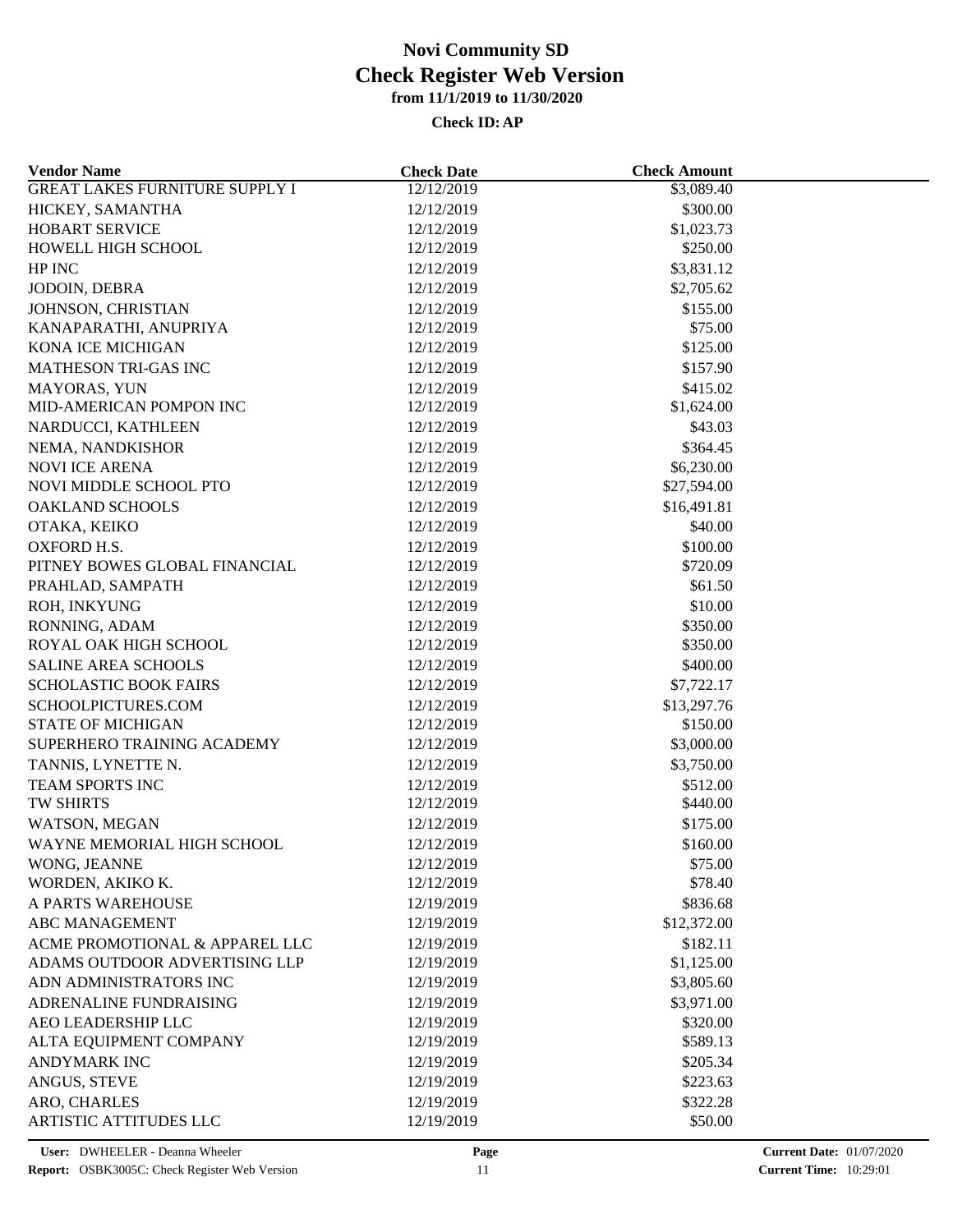| <b>Vendor Name</b>                    | <b>Check Date</b> | <b>Check Amount</b> |  |
|---------------------------------------|-------------------|---------------------|--|
| ASCENSION MICHIGAN AT WORK            | 12/19/2019        | \$127.00            |  |
| AT&T                                  | 12/19/2019        | \$2,831.21          |  |
| AT&T                                  | 12/19/2019        | \$639.92            |  |
| <b>AT&amp;T MOBILITY</b>              | 12/19/2019        | \$1,213.84          |  |
| BEYER, TODD                           | 12/19/2019        | \$474.50            |  |
| <b>BIANCO MOTORCOACH CHARTER</b>      | 12/19/2019        | \$4,635.00          |  |
| BIG FROG CUSTOM T-SHIRT & MORE        | 12/19/2019        | \$400.00            |  |
| <b>BISHOP, NOLA</b>                   | 12/19/2019        | \$109.95            |  |
| BOLISETTY, RAMANA                     | 12/19/2019        | \$159.26            |  |
| <b>BRANDIT</b>                        | 12/19/2019        | \$457.40            |  |
| <b>CANTON HIGH SCHOOL</b>             | 12/19/2019        | \$200.00            |  |
| CHEN, CLARA                           | 12/19/2019        | \$45.00             |  |
| CHOPRA, LESA                          | 12/19/2019        | \$200.00            |  |
| <b>CINTAS CORPORATION #31</b>         | 12/19/2019        | \$403.53            |  |
| CLARK, MARGARET                       | 12/19/2019        | \$71.97             |  |
| CONSTANTINE, KATHERINE                | 12/19/2019        | \$75.06             |  |
| COOPER, ALEC                          | 12/19/2019        | \$162.00            |  |
| CORRIGAN OIL/CORRIGAN TOWING C        | 12/19/2019        | \$389.45            |  |
| <b>CRONKHITE, STEVEN JAMES</b>        | 12/19/2019        | \$175.00            |  |
| <b>CUMMINGS, BRIEANNA</b>             | 12/19/2019        | \$594.83            |  |
| <b>CUMMINGS, DENISE</b>               | 12/19/2019        | \$254.40            |  |
| <b>CUMMINS BRIDGEWAY LLC</b>          | 12/19/2019        | \$187.67            |  |
| DAMON, ERIN                           | 12/19/2019        | \$47.75             |  |
| DASCHKE, MALLORY                      | 12/19/2019        | \$90.00             |  |
| DAVIDS GOLD MEDAL SPORTS              | 12/19/2019        | \$63.00             |  |
| DEAF COMMUNITY ADVOCACY NETWOR        | 12/19/2019        | \$100.00            |  |
|                                       |                   |                     |  |
| DEL ARBOUR LLC<br>DELTACOM INC        | 12/19/2019        | \$1,019.15          |  |
|                                       | 12/19/2019        | \$1,144.00          |  |
| DEVANABOINA, CHINNI                   | 12/19/2019        | \$117.00            |  |
| DIGITAL AGE TECHNOLOGIES INC          | 12/19/2019        | \$9,170.00          |  |
| DOUGLAS, LINDA                        | 12/19/2019        | \$443.24            |  |
| <b>ECA SCIENCE KIT SERVICES</b>       | 12/19/2019        | \$16,356.14         |  |
| EDDIE EDGAR AND DEVONAIRE ICE         | 12/19/2019        | \$250.00            |  |
| <b>EVER KOLD REFRIGERATION</b>        | 12/19/2019        | \$508.00            |  |
| FAMBRO MANAGEMENT LLC                 | 12/19/2019        | \$8,475.00          |  |
| FENCHEL, LISA                         | 12/19/2019        | \$26.32             |  |
| <b>FINALFORMS</b>                     | 12/19/2019        | \$2,564.00          |  |
| <b>FLEETPRIDE INC</b>                 | 12/19/2019        | \$1,220.68          |  |
| FORD, CHRISTOPHER F.                  | 12/19/2019        | \$50.00             |  |
| FOUNDATIONS OF CREATIVE VISION        | 12/19/2019        | \$627.00            |  |
| <b>GALLAGHER BENEFIT SERVICES INC</b> | 12/19/2019        | \$30,343.75         |  |
| GFL ENVIRONMENTAL USA INC.            | 12/19/2019        | \$19.80             |  |
| <b>GREAT LAKES FURNITURE SUPPLY I</b> | 12/19/2019        | \$315.00            |  |
| HIRSHFIELD, LAURA JANINE              | 12/19/2019        | \$552.72            |  |
| HOFBAUER, REBECCA                     | 12/19/2019        | \$125.00            |  |
| HOWELL HIGH SCHOOL                    | 12/19/2019        | \$100.00            |  |
| HSIEH, STEPHANIE                      | 12/19/2019        | \$151.09            |  |
| HTWE, KHIN                            | 12/19/2019        | \$700.00            |  |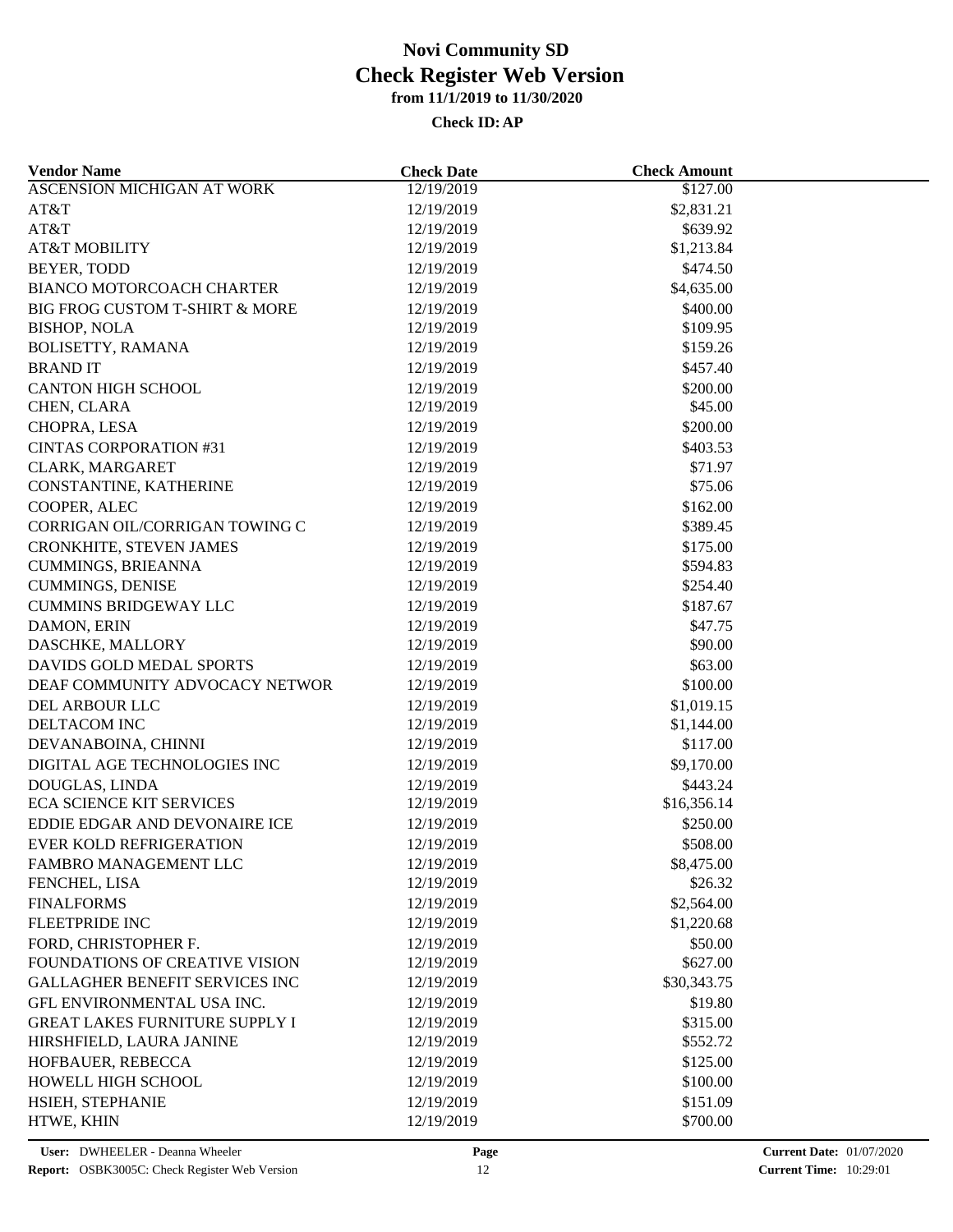| <b>Vendor Name</b>                        | <b>Check Date</b>        | <b>Check Amount</b>     |  |
|-------------------------------------------|--------------------------|-------------------------|--|
| HUANG, CHRIS                              | 12/19/2019               | \$1,105.71              |  |
| HUTH, SILVIA                              | 12/19/2019               | \$175.00                |  |
| <b>IMPACT OUTFITTERS LLC</b>              | 12/19/2019               | \$378.00                |  |
| <b>INTEGRITY TESTING &amp; SAFETY ADM</b> | 12/19/2019               | \$305.00                |  |
| <b>INTERIM HOME HEALTHCARE OF OAK</b>     | 12/19/2019               | \$1,512.50              |  |
| JAYAKUMAR, SARATH                         | 12/19/2019               | \$475.50                |  |
| KAIDEN, KO                                | 12/19/2019               | \$75.00                 |  |
| KENSINGTON COURT AND HOLIDAY I            | 12/19/2019               | \$1,946.70              |  |
| KERBRAT, JENNIFER                         | 12/19/2019               | \$74.61                 |  |
| KINZER, GARY                              | 12/19/2019               | \$425.19                |  |
| KNIAZ, SHARON                             | 12/19/2019               | \$96.00                 |  |
| KOBROSSY, TERRY                           | 12/19/2019               | \$225.00                |  |
| KYLES, AUTUMN                             | 12/19/2019               | \$707.93                |  |
| LAPORTE, LISA                             | 12/19/2019               | \$277.00                |  |
| <b>LAWSON PRODUCTS INC</b>                | 12/19/2019               | \$224.64                |  |
| LEISURE UNLIMITED LLC                     | 12/19/2019               | \$478.50                |  |
| LIFE INSURANCE COMPANY OF NORT            | 12/19/2019               | \$40,283.85             |  |
| <b>MARSHALL MUSIC</b>                     | 12/19/2019               | \$1,774.00              |  |
| MAYNARD, JENNA                            | 12/19/2019               | \$14.00                 |  |
| MCGOWAN SPORT SHOP                        | 12/19/2019               | \$2,492.00              |  |
| MCMASTER-CARR SUPPLY COMPANY              | 12/19/2019               | \$101.64                |  |
| MCMORRIS, ALSINA                          | 12/19/2019               | \$405.00                |  |
| MENA, WILLIAM J.                          | 12/19/2019               | \$186.84                |  |
| MESSA (MICHIGAN EDUCATION SPEC            | 12/19/2019               | \$594,256.60            |  |
| MICHIGAN ALTERNATIVE ATHLETIC             | 12/19/2019               | \$50.00                 |  |
| MICHIGAN COLOR GUARD CIRCUIT              | 12/19/2019               | \$2,475.00              |  |
| MICHIGAN HIGH SCHOOL ATHLETIC             |                          |                         |  |
| MICHIGAN HIGH SCHOOL SNOWBOARD            | 12/19/2019<br>12/19/2019 | \$12,789.48<br>\$300.00 |  |
|                                           |                          | \$600.00                |  |
| MICHIGAN INTERSCHOLASTIC HOCKE            | 12/19/2019               |                         |  |
| MICHIGAN PUBLIC HIGH SCHOOL HO            | 12/19/2019               | \$600.00                |  |
| MICHIGAN SCHOOL VOCAL MUSIC AS            | 12/19/2019               | \$540.00                |  |
| MID-AMERICAN POMPON INC                   | 12/19/2019               | \$728.00                |  |
| MOORE, KEITH                              | 12/19/2019               | \$251.88                |  |
| NAGAYA, ASAMI                             | 12/19/2019               | \$61.00                 |  |
| NOVI HIGH SCHOOL BAND BOOSTERS            | 12/19/2019               | \$520.00                |  |
| NOVI HIGH SCHOOL ORCHESTRA BOO            | 12/19/2019               | \$670.00                |  |
| <b>NOVI PARKS &amp; RECREATION</b>        | 12/19/2019               | \$125.00                |  |
| OAKLAND COUNTY COMMUNITY & ADU            | 12/19/2019               | \$65.00                 |  |
| ONDER, BEVERLY                            | 12/19/2019               | \$73.08                 |  |
| ORR, HEYDIE                               | 12/19/2019               | \$36.91                 |  |
| PARASHETTI, MAHANTESH                     | 12/19/2019               | \$136.68                |  |
| PAYNE, JODY                               | 12/19/2019               | \$19.48                 |  |
| PEDIATRIC HEALTH CONSULTANTS I            | 12/19/2019               | \$47,975.96             |  |
| PETTY CASH-ANN HANSEN (PS)                | 12/19/2019               | \$100.95                |  |
| PITNEY BOWES PURCHASE POWER               | 12/19/2019               | \$3,000.00              |  |
| PITSCO INC                                | 12/19/2019               | \$435.00                |  |
| PLYMOUTH AC LLC                           | 12/19/2019               | \$1,666.50              |  |
| PLYMOUTH PT SPECIALISTS                   | 12/19/2019               | \$3,054.55              |  |
|                                           |                          |                         |  |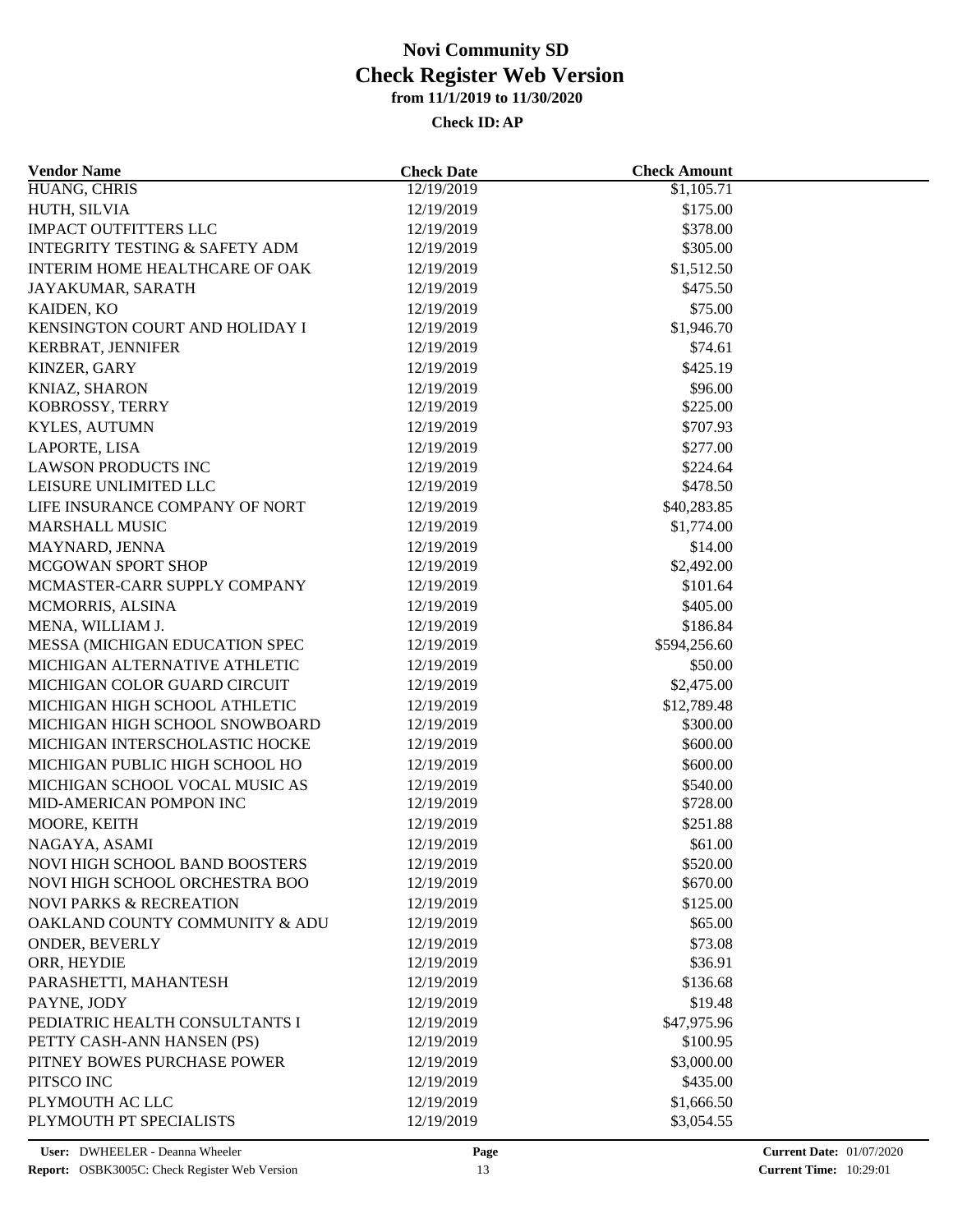| POHLONSKI, EMILY<br>12/19/2019<br>\$168.00                                    |  |
|-------------------------------------------------------------------------------|--|
|                                                                               |  |
| PRUCHNIK, JOSEPH<br>\$67.62<br>12/19/2019                                     |  |
| REBEL ATHLETIC INC.<br>12/19/2019<br>\$4,965.01                               |  |
| REGOLI, D. MAI THI<br>12/19/2019<br>\$940.74                                  |  |
| \$21.03<br>RUGG, ILONA<br>12/19/2019                                          |  |
| \$45.01<br>RUTKOWSKI, MELANIE<br>12/19/2019                                   |  |
| SAFEWAY SHREDDING LLC<br>12/19/2019<br>\$60.00                                |  |
| \$26.97<br><b>SAXTON, ROBERT</b><br>12/19/2019                                |  |
| \$748.76<br><b>SCS IMAGE GROUP</b><br>12/19/2019                              |  |
| SERVICAR OF MICHIGAN INC.<br>\$17,970.00<br>12/19/2019                        |  |
| SEW SUCCESSFUL INC.<br>12/19/2019<br>\$515.00                                 |  |
| \$175.00<br>SMITH, JOEL<br>12/19/2019                                         |  |
| \$500.00<br>STORR, ZEHLIN A.<br>12/19/2019                                    |  |
| \$115.00<br>SUN, TZELI J.<br>12/19/2019                                       |  |
| <b>TEAM SPORTS INC</b><br>12/19/2019<br>\$2,296.00                            |  |
| THRUN LAW FIRM P.C.<br>12/19/2019<br>\$4,539.00                               |  |
| TOFILSKI, WILLIAM RAYMOND<br>12/19/2019<br>\$4,895.00                         |  |
| TREDROC TIRE SERVICES LLC<br>12/19/2019<br>\$2,165.88                         |  |
| TUMBLE BUNNIES GYMNASTICS INC<br>12/19/2019<br>\$975.00                       |  |
| \$31.95<br>TURCHI, MARY<br>12/19/2019                                         |  |
| TW SHIRTS<br>12/19/2019<br>\$1,154.00                                         |  |
| UNITY SCHOOL BUS PARTS INC<br>12/19/2019<br>\$221.30                          |  |
| VALENTINE, CYNTHIA<br>12/19/2019<br>\$179.80                                  |  |
| VALVONA, ANTHONY<br>12/19/2019<br>\$144.00                                    |  |
| VARSITY SPIRIT FASHIONS<br>\$562.10<br>12/19/2019                             |  |
| VELLUCCI, MARK ANDREW<br>\$255.38<br>12/19/2019                               |  |
|                                                                               |  |
| WARRA, MARY<br>12/19/2019<br>\$466.85<br>\$375.00                             |  |
| WATERFORD KETTERING HIGH SCHOO<br>12/19/2019<br>WORRY FREE TRANSPORTATION INC |  |
| 12/19/2019<br>\$1,275.00                                                      |  |
| WUNDERLICH, MAGGIE<br>12/19/2019<br>\$65.47                                   |  |
| MICHAEL R STILLMAN (P42765)<br>12/24/2019<br>\$222.73<br><b>MISDU</b>         |  |
| 12/24/2019<br>\$1,683.50                                                      |  |
| PENNSYLVANIA HIGHER ED ASSISTA<br>\$175.46<br>12/24/2019                      |  |
| PIONEER CREDIT RECOVERY INC.<br>12/24/2019<br>\$47.15                         |  |
| <b>U.S. DEPARTMENT OF EDUCATION</b><br>12/24/2019<br>\$226.52                 |  |
| UNITED STATES TREASURY<br>12/24/2019<br>\$103.50                              |  |
| \$272.00<br><b>BROOKES BUNCH</b><br>12/27/2019                                |  |
| <b>EVER KOLD REFRIGERATION</b><br>12/27/2019<br>\$448.00                      |  |
| <b>GREAT LAKES POWER &amp; LIGHTING I</b><br>12/27/2019<br>\$756.29           |  |
| LIM-ARENA, DEBORAH<br>12/27/2019<br>\$588.50                                  |  |
| MCMORRIS, ALSINA<br>12/27/2019<br>\$225.00                                    |  |
| MICHIGAN PETROLEUM TECHNOLOGIE<br>12/27/2019<br>\$294.96                      |  |
| NICHOLS PAPER & SUPPLY COMPANY<br>12/27/2019<br>\$5,276.44                    |  |
| NORTHEY, LISA<br>12/27/2019<br>\$280.00                                       |  |
| PRESIDIO NETWORKED SOLUTIONS L<br>12/27/2019<br>\$2,439.50                    |  |
| <b>SME</b><br>12/27/2019<br>\$10,491.05                                       |  |
| TMP ARCHITECTURE INC<br>12/27/2019<br>\$1,399.93                              |  |
| <b>WAGEWORKS INC</b><br>12/27/2019<br>\$788.64                                |  |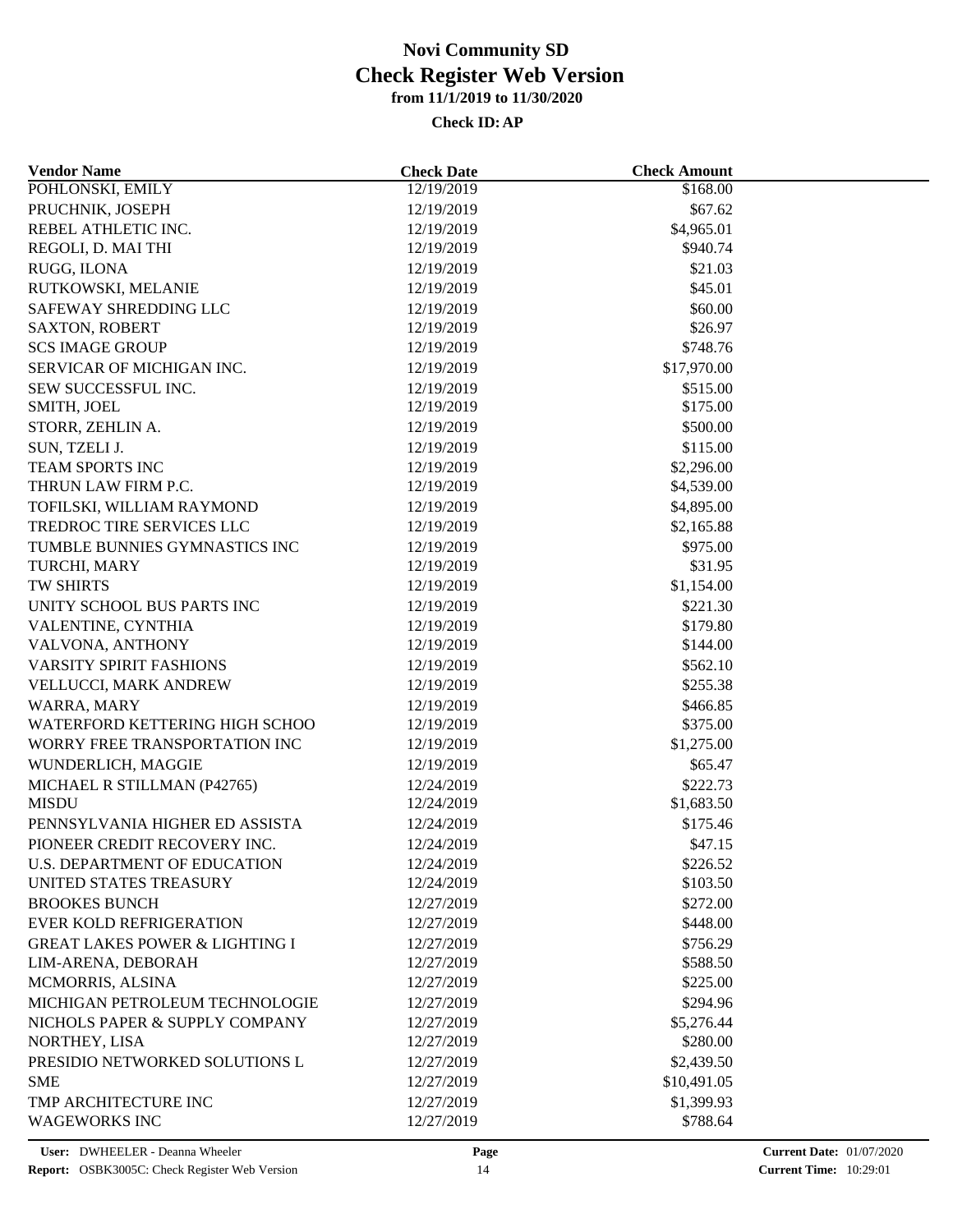| <b>Vendor Name</b>   |                                | <b>Check Date</b> | <b>Check Amount</b>   |                |  |
|----------------------|--------------------------------|-------------------|-----------------------|----------------|--|
| <b>WALKER, KATIE</b> |                                | 12/27/2019        | \$25.00               |                |  |
| WILKINSON, KAREN     |                                | 12/27/2019        | \$42.87               |                |  |
| <b>WILLIS, NANCY</b> |                                | 12/27/2019        | \$73.08               |                |  |
|                      |                                |                   | <b>Issued:</b>        | \$189,546.55   |  |
|                      |                                |                   | <b>Cancelled:</b>     | \$5,147,843.14 |  |
|                      | <b>AP Checks Processed:</b>    | 675               | <b>AP Bank Total:</b> | \$5,337,389.69 |  |
|                      | <b>Total Checks Processed:</b> | 675               | <b>Grand Total:</b>   | \$5,337,389.69 |  |